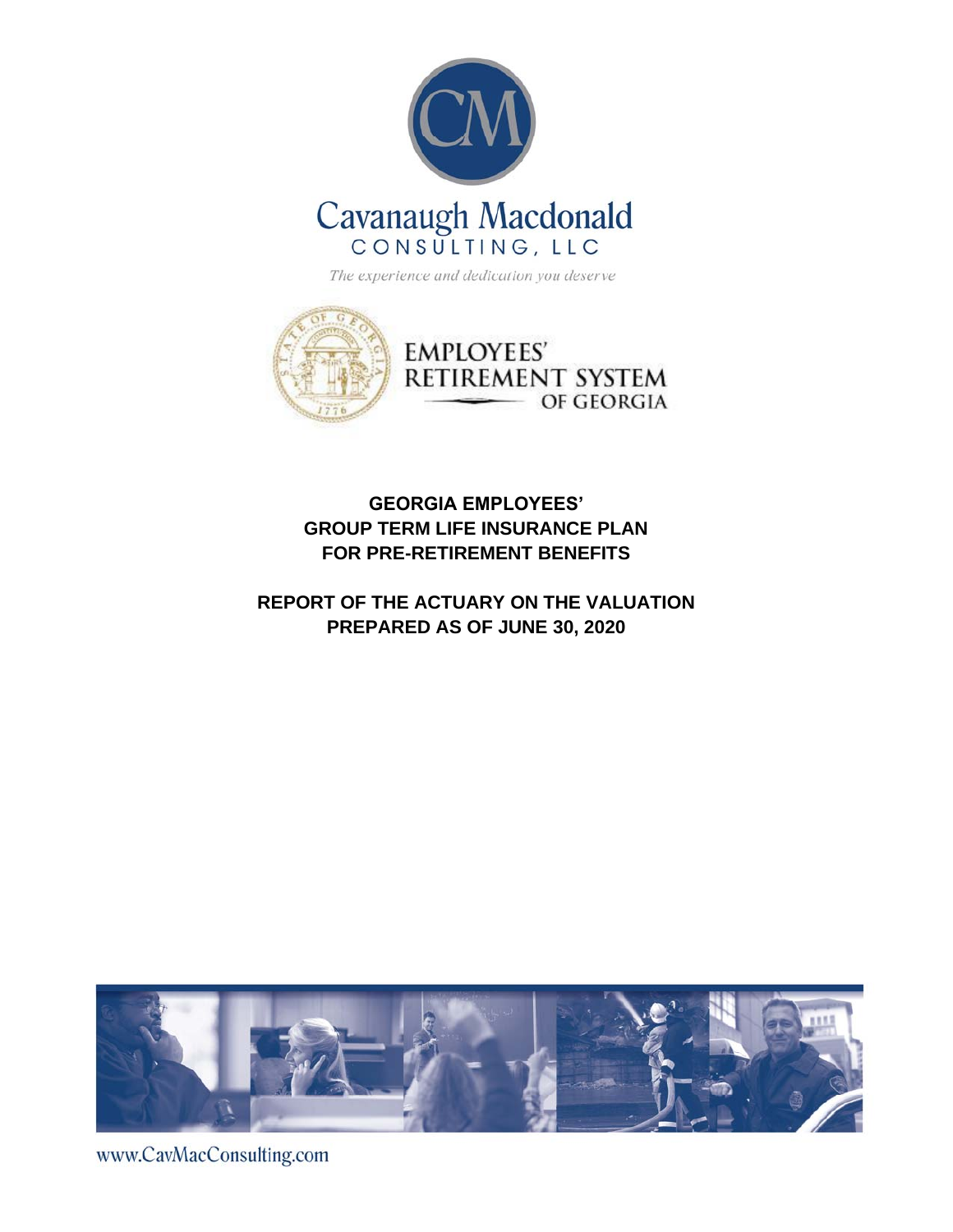

April 15, 2021

Board of Trustees Employees' Retirement System of Georgia Two Northside 75, Suite 300 Atlanta, GA 30318-7701

Attention: Mr. James A. Potvin, Executive Director

Members of the Board:

Chapters 47-2 and 47-19 of the Code of Georgia which govern the operation of the Georgia Employees' Group Term Life Insurance Plan provide that the actuary shall make periodic valuations of the contingent assets and liabilities of the Insurance Plan on the basis of regular interest and the tables last adopted by the Board of Trustees. In this report, we have determined liabilities for life insurance benefits payable upon death in active service (Pre-Retirement).

We have submitted the report giving the results of the valuation of the Plan prepared as of June 30, 2020. The report indicates that employee contributions at the rate of 0.05% of active payroll for Old Plan members of the Employees' Retirement System, and 0.02% of active payroll for New Plan members of the Employees' Retirement System, certain members of the Legislative Retirement System and certain members of the Judicial Retirement System are sufficient to support the pre-retirement benefits of the Plan. No employer contribution is required for the fiscal year ending June 30, 2023 for pre-retirement benefits.

Since the previous valuation, various economic and demographic assumptions and actuarial methods have been revised to reflect the results of the experience investigation for the five-year period ending June 30, 2019.

In preparing the valuation, the actuary relied on data provided by the Plan. While not verifying data at the source, the actuary performed tests for consistency and reasonableness. Our firm, as actuary, is responsible for all of the actuarial trend data in the financial section of the annual report and the supporting schedules in the actuarial section of the annual report.

In our opinion, the valuation is complete and accurate, and the methodology and assumptions are reasonable as a basis for the valuation. The valuation takes into account the effect of all amendments to the Plan enacted through the 2020 session of the General Assembly.

> Off Offices in Kennesaw, GA • Bellevue, NE 3550 Busbee Pkwy, Suite 250, Kennesaw, GA 30144 Phone (678) 388-1700 • Fax (678) 388-1730 www.CavMacConsulting.com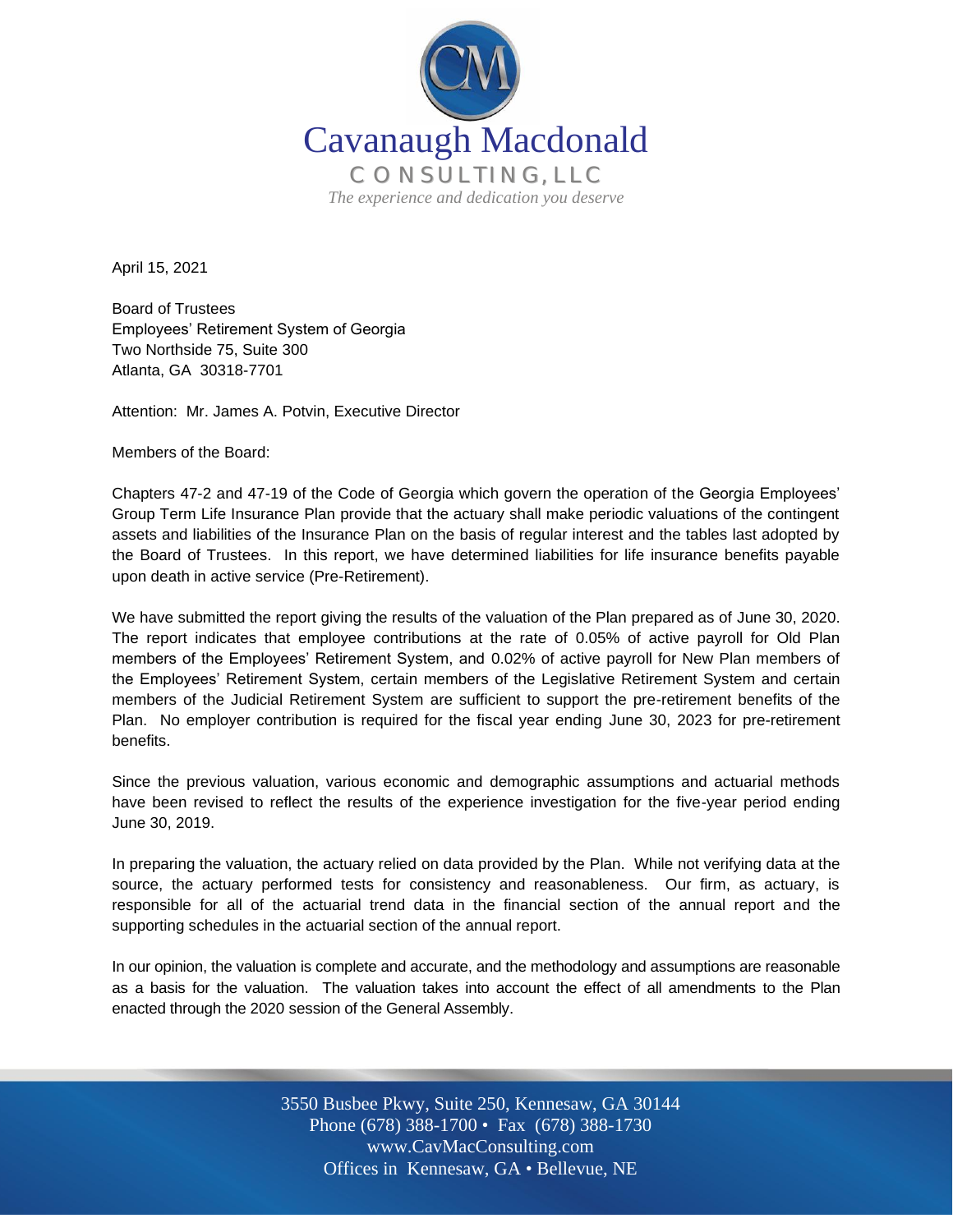

Board of Trustees April 15, 2021 Page 2

Effective with the June 30, 2017 valuation, the assumed rate of return will be reduced by 0.10% (10 basis points) from the immediate prior actuarial valuation, as long as the actual rate of return for the fiscal year ending with the current valuation date exceeds the assumed rate of return from the immediate prior actuarial valuation. The assumed rate of return may not decrease below 7.00% net of investment expenses. Since the actual rate of return for the year ending June 30, 2020 was less than 7.30%, the assumed rate of return used in the current valuation remained at 7.30%.

The System is funded on an actuarial reserve basis. The actuarial assumptions recommended by the actuary and adopted by the Board are in the aggregate reasonably related to the experience under the System and to reasonable expectations of anticipated experience under the System. The assumptions and methods used for financial reporting purposes meet the parameters set by Actuarial Standards of Practice (ASOPs). The funding objective of the plan is that contribution rates over time will remain level as a percent of payroll. The valuation method used is the entry age normal cost method. The normal contribution rate to cover current cost has been determined as a level percent of payroll. Gains and losses are reflected in the total unfunded accrued liability which is being amortized on a level dollar basis in accordance with the funding policy adopted by the Board. In our opinion, the Plan is operating on an actuarially sound basis and the sufficiency of the funds to provide the benefits called for by the Plan may be safely anticipated.

This is to certify that the independent consulting actuary is a member of the American Academy of Actuaries and has experience in performing valuations for public retirement systems, that the valuation was prepared in accordance with principles of practice prescribed by the Actuarial Standards Board, and that the actuarial calculations were performed by qualified actuaries in accordance with accepted actuarial procedures, based on the current provisions of the retirement system and on actuarial assumptions that are internally consistent and reasonably based on the actual experience of the Plan.

We note that as we are preparing this report, the world is in the midst of a pandemic. We have considered available information, but do not believe that there is yet sufficient data to warrant the modification of any of our assumptions prior to the upcoming experience study.

In order to prepare the results in this report, we have utilized appropriate actuarial models that were developed for this purpose. These models use assumptions about future contingent events along with recognized actuarial approaches to develop the needed results.

Future actuarial results may differ significantly from the current results presented in this report due to such factors as the following: plan experience differing from that anticipated by the economic or demographic assumptions; changes in economic or demographic assumptions; increases or decreases expected as part of the natural operation of the methodology used for these measurements (such as the end of an amortization period or additional cost or contribution requirements based on the plan's funded status); and changes in plan provisions or applicable law. Since the potential impact of such factors is outside the scope of a normal annual actuarial valuation, an analysis of the range of results is not presented herein.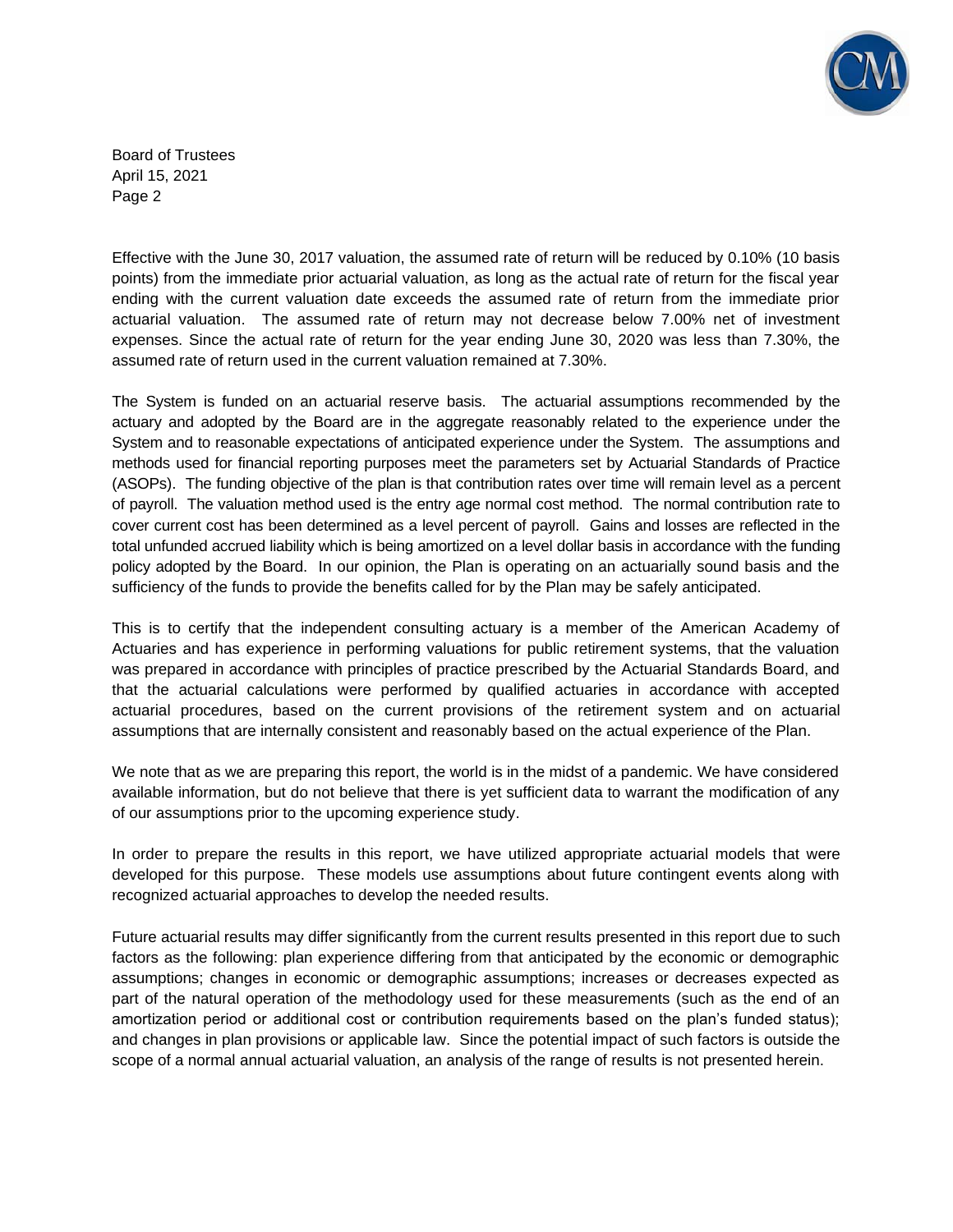

Board of Trustees April 15, 2021 Page 3

The actuarial computations presented in this report are for purposes of determining the recommended funding amounts for the System. Use of these computations for purposes other than meeting these requirements may not be appropriate.

Sincerely yours,

Edward J. Hockel

Edward J. Koebel, EA, FCA, MAA Cathy Turcot Chief Executive Officer **Principal and Managing Director** Principal and Managing Director

Catty Twicd

Ben Mobley

Ben Mobley, ASA, FCA, MAAA Consulting Actuary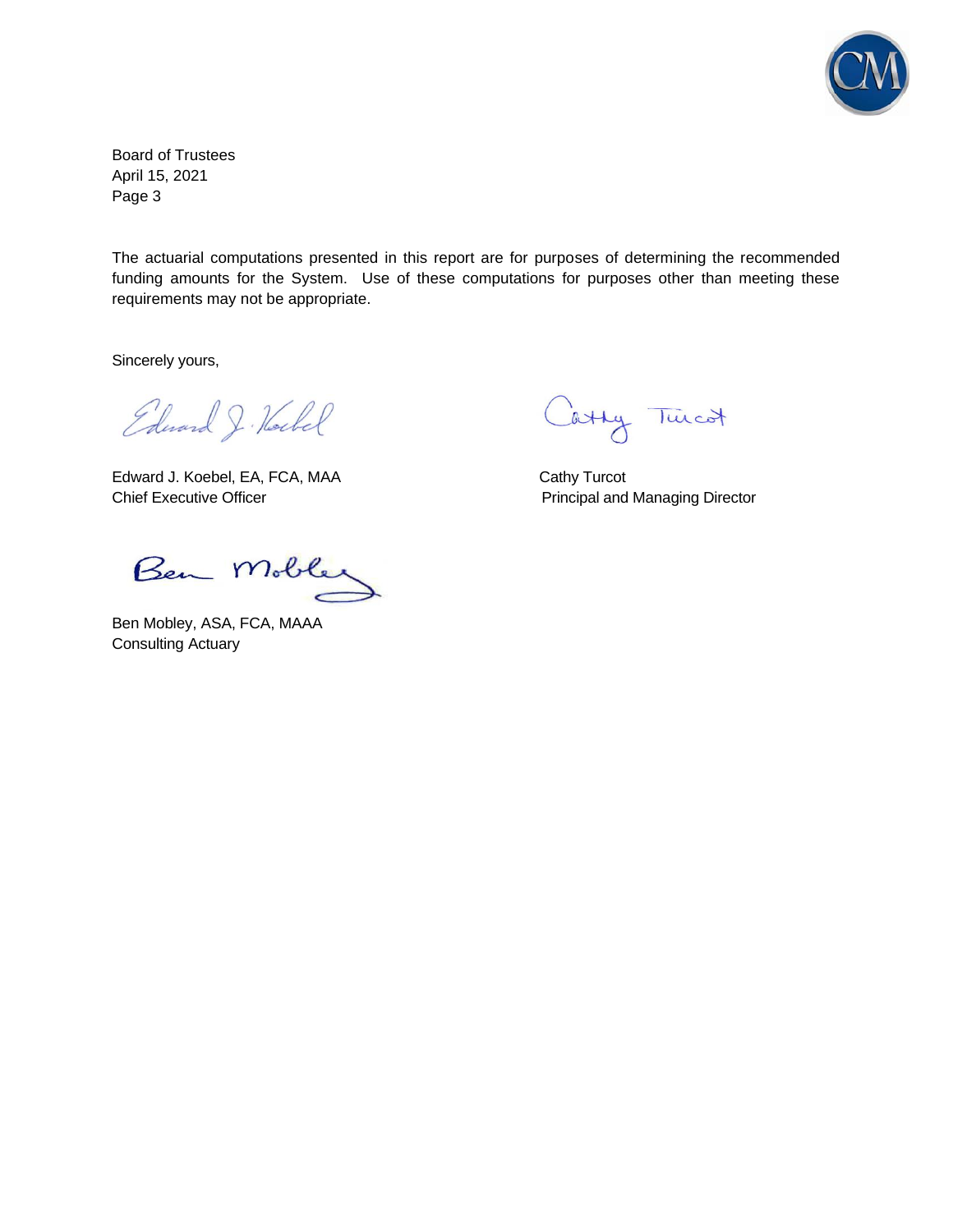## **Table of Contents**



| <b>Section</b> | Item                                | Page No. |
|----------------|-------------------------------------|----------|
|                | <b>Summary of Principal Results</b> | 1        |
| $\mathbf{  }$  | Membership Data                     | 3        |
| Ш              | Assets                              | 4        |
| IV             | <b>Comments on Valuation</b>        | 5        |
| V              | Contributions                       | 7        |
| VI             | Accounting Information              | 8        |
|                |                                     |          |

#### **Schedule**

| A | Valuation Results for Pre-Retirement Benefits                            | 9  |
|---|--------------------------------------------------------------------------|----|
| в | Summary of Receipts and Disbursements                                    | 10 |
| С | Outline of Actuarial Assumptions and Methods                             | 11 |
| D | <b>Actuarial Cost Method</b>                                             | 16 |
| Е | Board Funding Policy                                                     | 17 |
| F | Amortization of UAAL                                                     | 19 |
| G | Summary of Main Plan Provisions as Interpreted<br>for Valuation Purposes | 27 |
| н | <b>Comprehensive Annual Financial Report Schedule</b>                    | 28 |

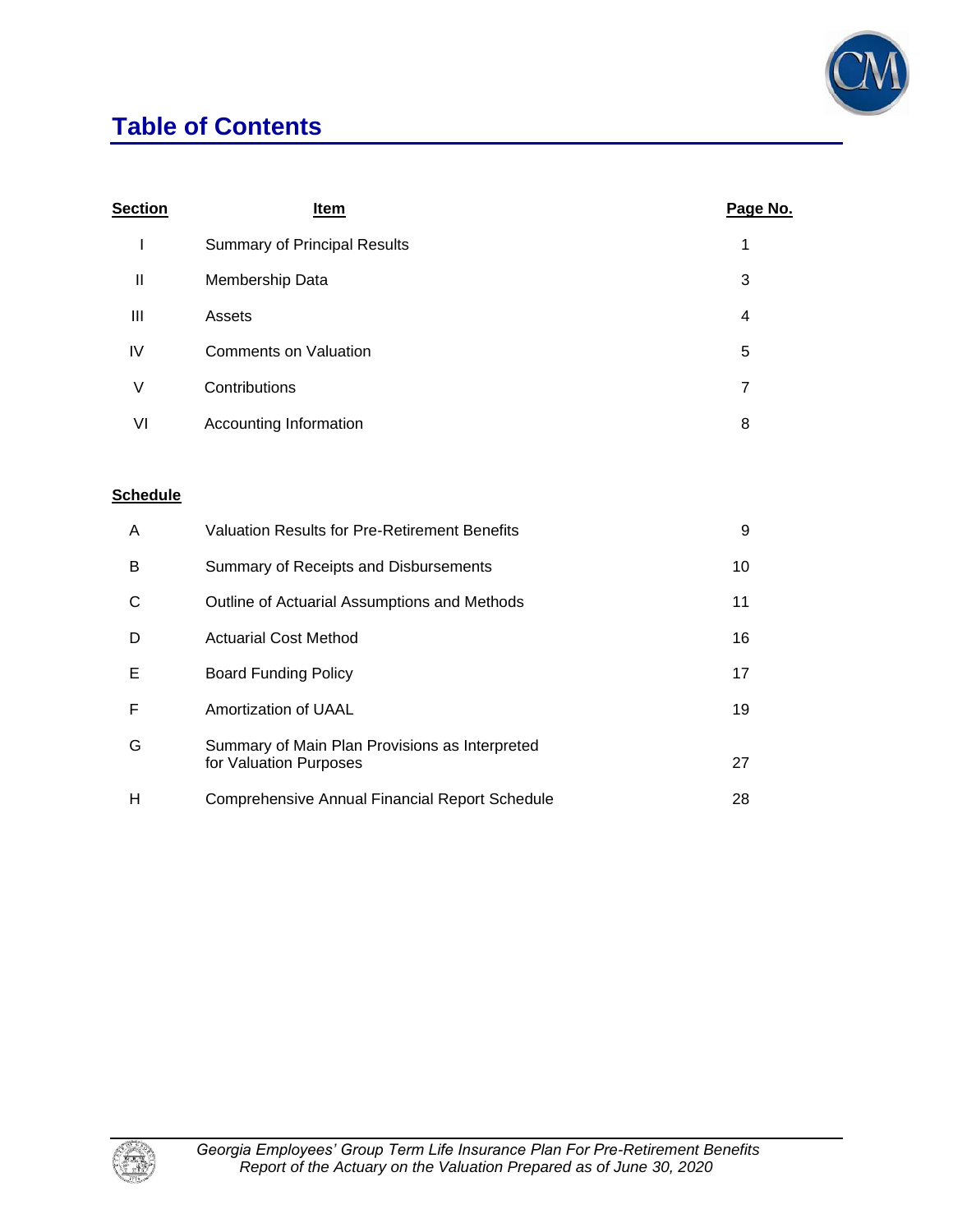

### **Section I – Summary of Principal Results**

1. For convenience of reference, the principal results of the valuation and a comparison with the

preceding year's results are summarized below:

| <b>Valuation Date</b>                                                | <b>June 30, 2020</b>      | <b>June 30, 2019</b>      |
|----------------------------------------------------------------------|---------------------------|---------------------------|
| Active members:<br>Number<br>Annual compensation                     | 21,144<br>\$1,138,881,646 | 23,499<br>\$1,213,173,877 |
| Retired members:<br>Number<br>Insurance amount                       | N/A<br>N/A                | N/A<br>N/A                |
| <b>Actuarial Accrued Liability</b>                                   | \$<br>8,913,647           | \$<br>14,083,413          |
| Fair Value of Assets                                                 | \$<br>319,340,000         | \$<br>305,877,000         |
| <b>Valuation Interest Rate</b>                                       | 7.30%                     | 7.30%                     |
| Unfunded Actuarial Accrued Liability                                 | \$<br>(310, 426, 353)     | \$<br>(291, 793, 587)     |
| <b>Funding Period</b>                                                | $N/A^*$                   | $N/A^*$                   |
| Funded Ratio based on Fair Value of Assets                           | 3,582.6%                  | 2,171.9%                  |
| <b>Contributions for Fiscal Year Ending</b>                          | June 30, 2023             | June 30, 2022             |
| <b>Actuarially Determined Employer Contribution</b><br>(ADEC) rates: |                           |                           |
| <b>Total Normal Rate</b>                                             | $0.10\%$ **               | $0.15\%$ **               |
| Employee Rates:<br>Old Plan Members<br>New Plan, LRS and JRS Members | $0.05\%$ ***<br>$0.02\%$  | 0.05%***<br>0.02%         |
| <b>Employer Normal Rate</b>                                          | 0.08%                     | 0.13%                     |
| <b>Accrued Liability Rate</b>                                        | $(0.08)\%$                | $(0.13)\%$                |
| <b>Total Employer Rate</b>                                           | 0.00%                     | 0.00%                     |

\* If the unfunded actuarial accrued liability is amortized in accordance with the Board's funding policy, the ADEC is less than \$0, which is not allowed under the funding policy. Therefore, the accrued liability contribution rate has been set to such that the total ADEC equals \$0.

\*\* The normal contribution rate includes administrative expenses.

\*\*\* 0.03% paid by employer.

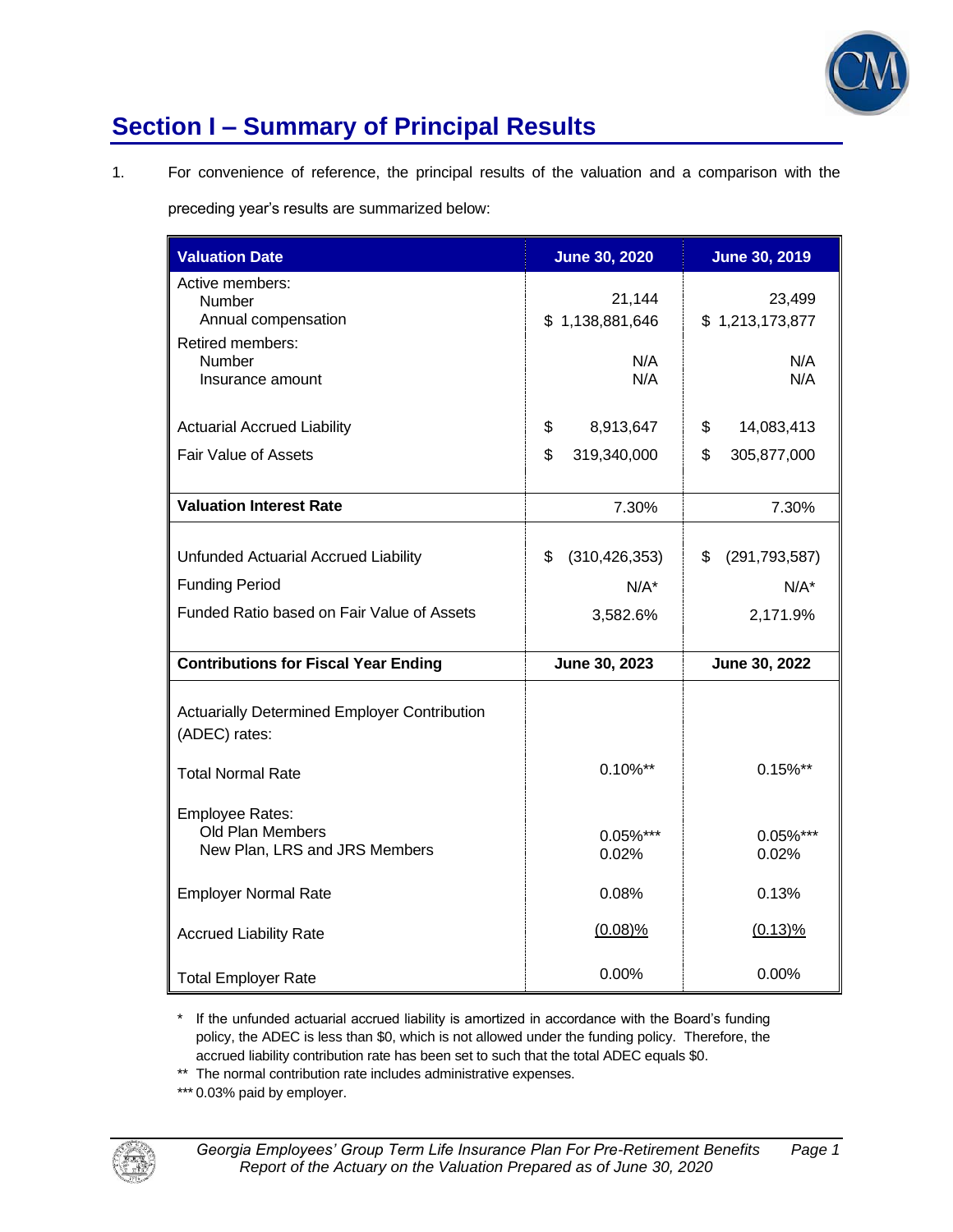

### **Section I – Summary of Principal Results**

- 2. We have determined liabilities separately for life insurance benefits payable upon death in active service (pre-retirement) and those payable upon death after retirement (post-retirement). Separate trusts for pre-retirement life insurance benefits and post-retirement life insurance benefits were established and assets were split during 2007.
- 3. The major benefit and contribution provisions of the Plan as reflected in the valuation are summarized in Schedule G. The valuation takes into account the effect of amendments of the System enacted through the 2020 session of the General Assembly.
- 4. Schedule C of this report outlines the full set of actuarial assumptions and methods used in the valuation. Since the previous valuation, various economic and demographic assumptions and actuarial methods have been revised to reflect the results of the experience investigation for the five-year period ending June 30, 2019. These revised assumptions were adopted by the Board on December 17, 2020.
- 5. Effective with the June 30, 2017 valuation, the funding policy states that the long-term annual expected return on assets assumption shall be reduced by 0.10% per year from the immediate prior valuation when the actual rate of return for the fiscal year exceeds the assumed rate. The minimum return assumption stated in the funding policy is 7.00%. The Board policy will continue to require a reduction in the rate of return used in future valuations until a 7.00% return, which is now the longterm annual expected rate of return assumption recommended in the latest experience study, is achieved. The asset return assumption used in the prior actuarial valuation was 7.30%. Since the actual rate of return for the year ending June 30, 2020 was less than 7.30%, the assumed rate of return used in the current valuation remained at 7.30%. Schedule E of this report outlines the funding policy.
- 6. Comments on the valuation results as of June 30, 2020 are given in Section IV and further discussion of the contribution levels is set out in Section V.
- 7. We have prepared the Solvency Test for the Plan's Comprehensive Annual Financial Report. This table is shown in Schedule H.

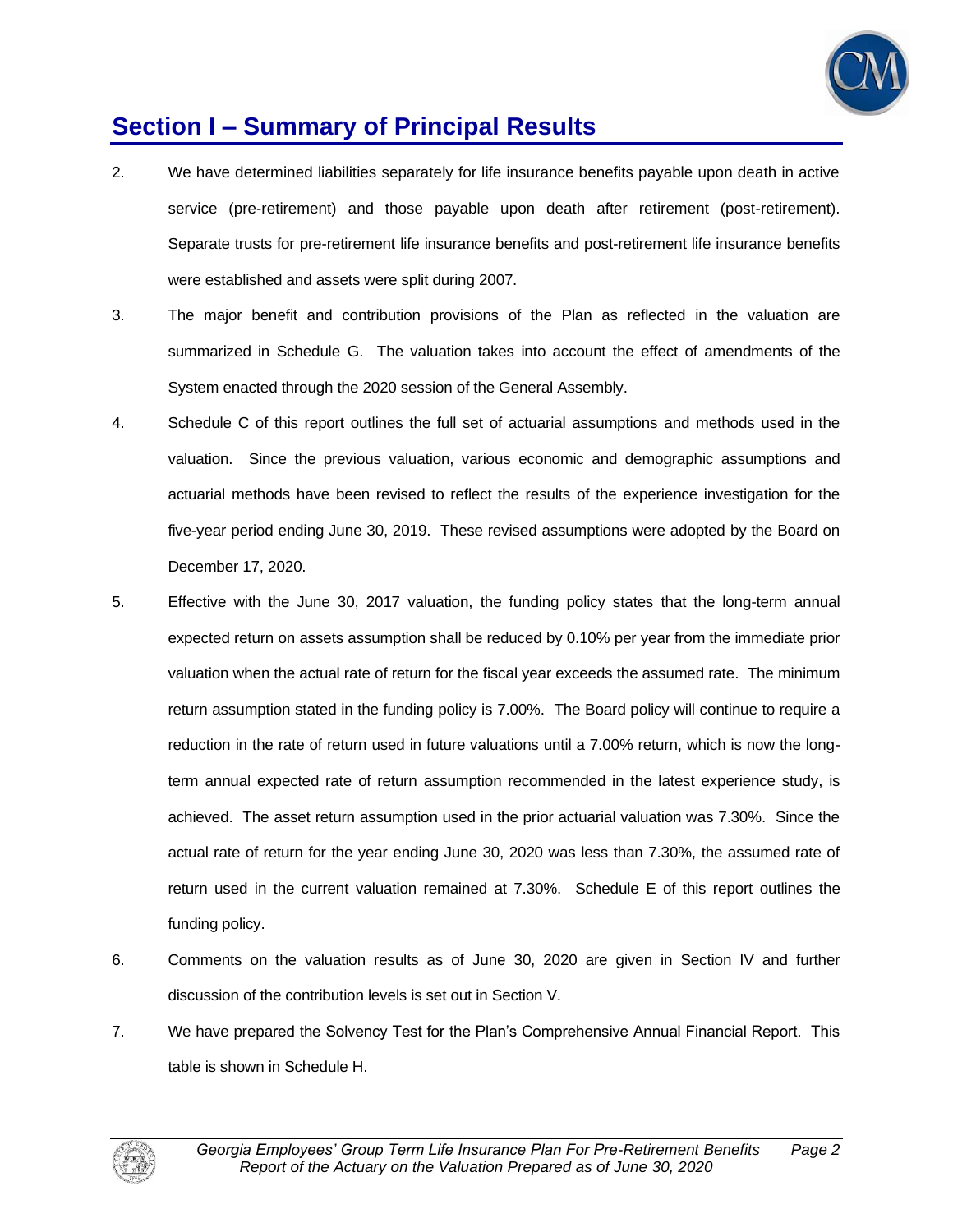

# **Section II – Membership Data**

Data regarding the membership of the System for use as a basis for the valuation were furnished by the Retirement System office. The following table shows the number of active members and their annual compensation as of June 30, 2020 on the basis of which the valuation was prepared.

| <b>GROUP</b>                      | <b>NUMBER</b> | <b>ANNUAL</b><br><b>COMPENSATION</b> |
|-----------------------------------|---------------|--------------------------------------|
| <b>ERS Old Plan</b>               | 29            | \$<br>2,414,622                      |
| <b>ERS New Plan</b>               | 20,850        | 1,110,282,100                        |
| Legislative Retirement System     | 64            | 1,109,868                            |
| <b>Judicial Retirement System</b> | 201           | 25,075,056                           |
| Total                             | 21,144        | \$1,138,881,646                      |

#### **THE NUMBER AND ANNUAL COMPENSATION OF ACTIVE MEMBERS AS OF JUNE 30, 2020**

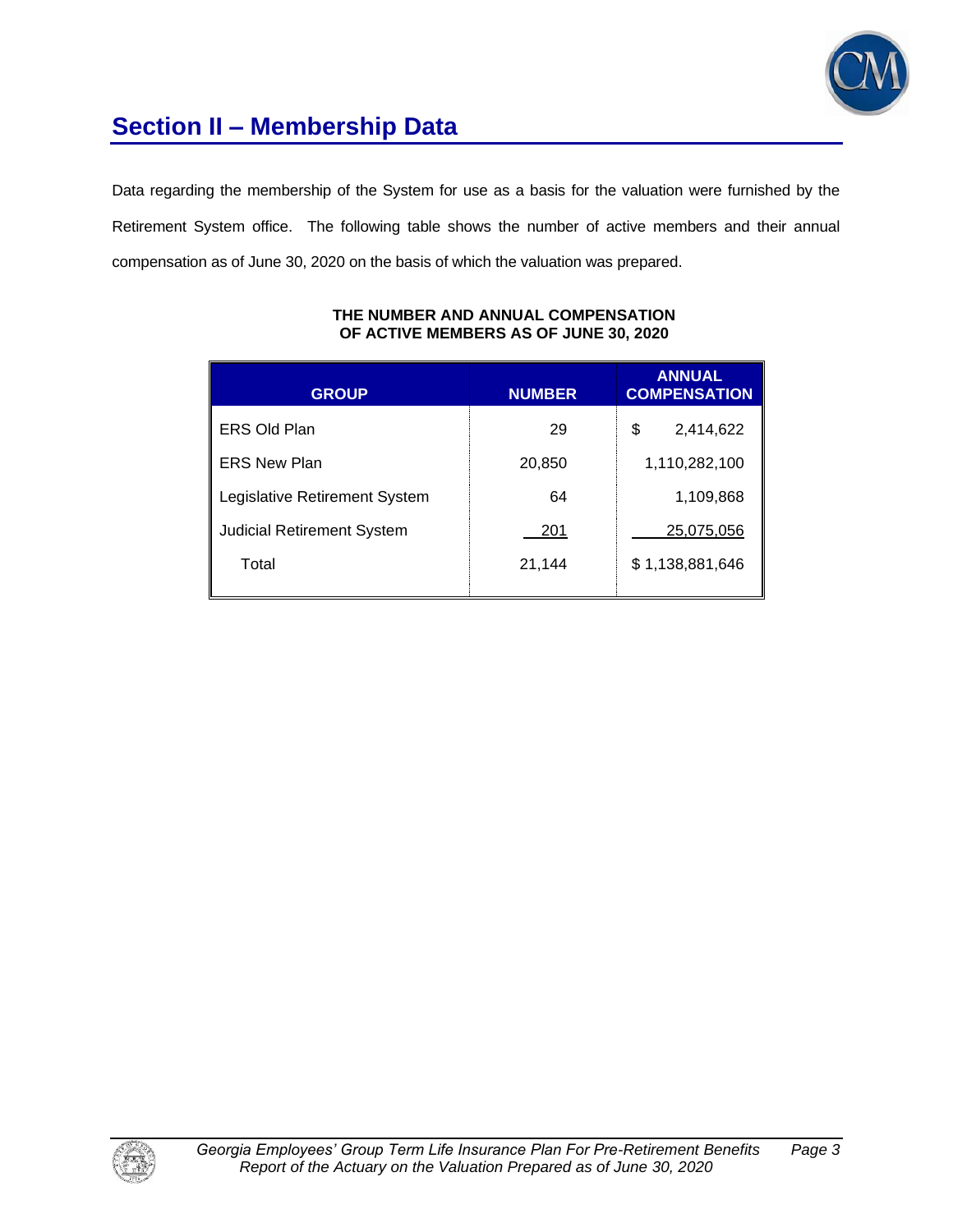

### **Section III – Assets**

- 1. In 2007, separate trusts were established for pre-retirement life insurance benefits and for postretirement life insurance benefits and assets were split based on actuarial accrued liabilities. Assets in excess of what were actuarially required were transferred to ERS Survivor Benefit Fund.
- 2. As of June 30, 2020, the total fair value of pre-retirement assets amounted to \$319,340,000 as reported by the independent auditor of the Plan. The fair value of assets is used for the June 30, 2020 valuation.
- 3. Schedule B shows receipts and disbursements of the System for the two years preceding the valuation date and a reconciliation of the fund balances at fair value.

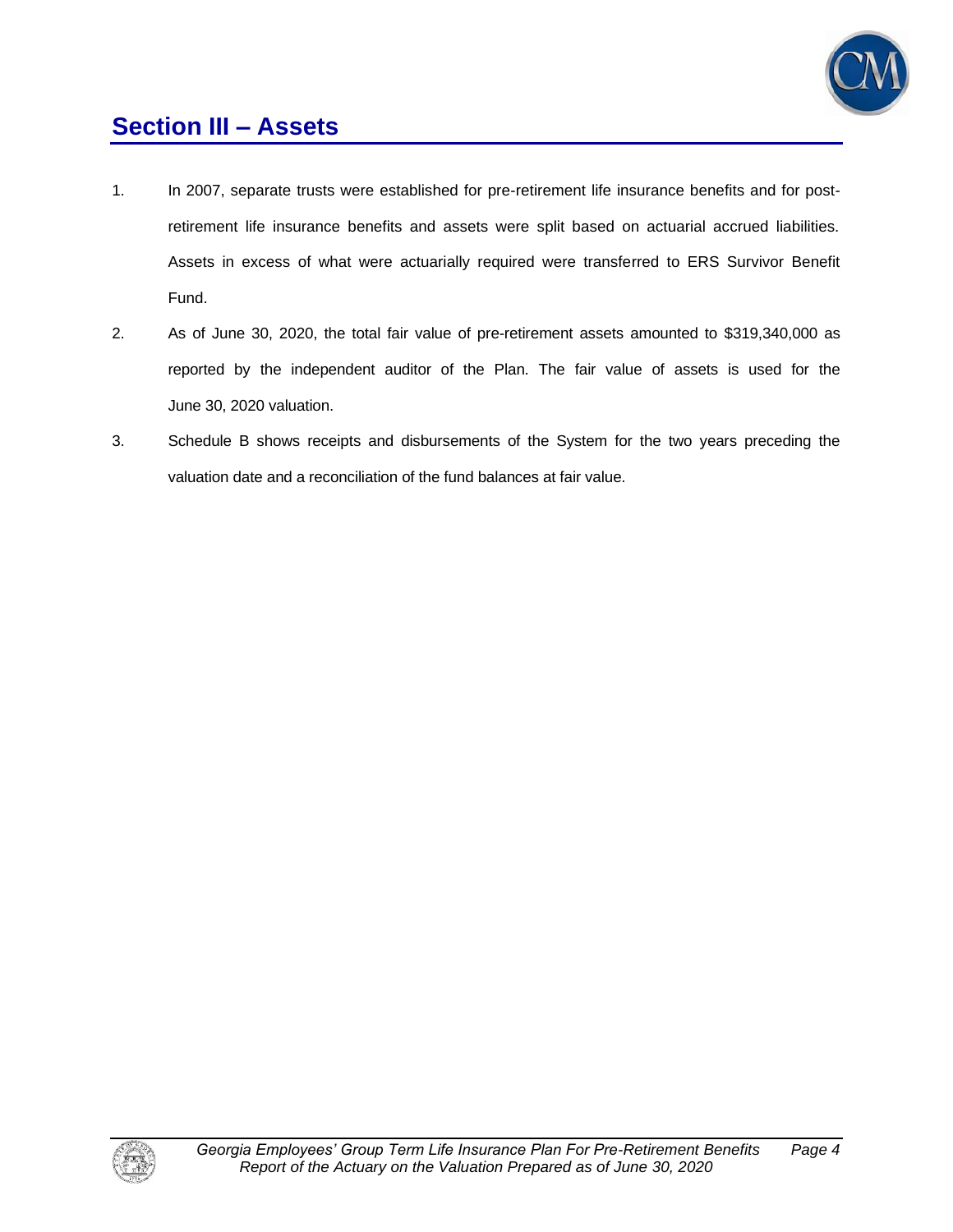

### **Section IV – Comments of Valuation**

- 1. Schedule A of this report outlines the results of the actuarial valuation for pre-retirement life insurance benefits. The valuation was prepared in accordance with the actuarial assumptions set forth in Schedule C.
- 2. The valuation shows that the Plan has an actuarial accrued liability of \$8,913,647 for benefits expected to be paid on account of death while in active membership. Against these liabilities, the Plan has present assets for valuation purposes of \$319,340,000. Therefore, the unfunded actuarial accrued liability is equal to (\$310,426,353).
- 3. The funding policy adopted by the Board, as shown in Schedule E, provides that the unfunded actuarial accrued liability as of June 20, 2013 (Transitional UAAL) will be amortized as a level dollar amount over a closed 20-year period. In each subsequent valuation all benefit changes, assumption and method changes and experience gains and/or losses that have occurred since the previous valuation will determine a New Incremental UAAL. Each New Incremental UAAL will be amortized as a level dollar amount over a closed 20-year period from the date it is established.
- 4. The total UAAL contribution rate is (3.06)% of payroll, determined in accordance with the Board's funding policy. However, since this payment would cause the total employer contribution to be less than \$0, the final UAAL contribution rate is determined to be (0.08)%.
- 5. Schedule F of this report shows the amortization schedules for the Transitional UAAL and the New Incremental UAALs.

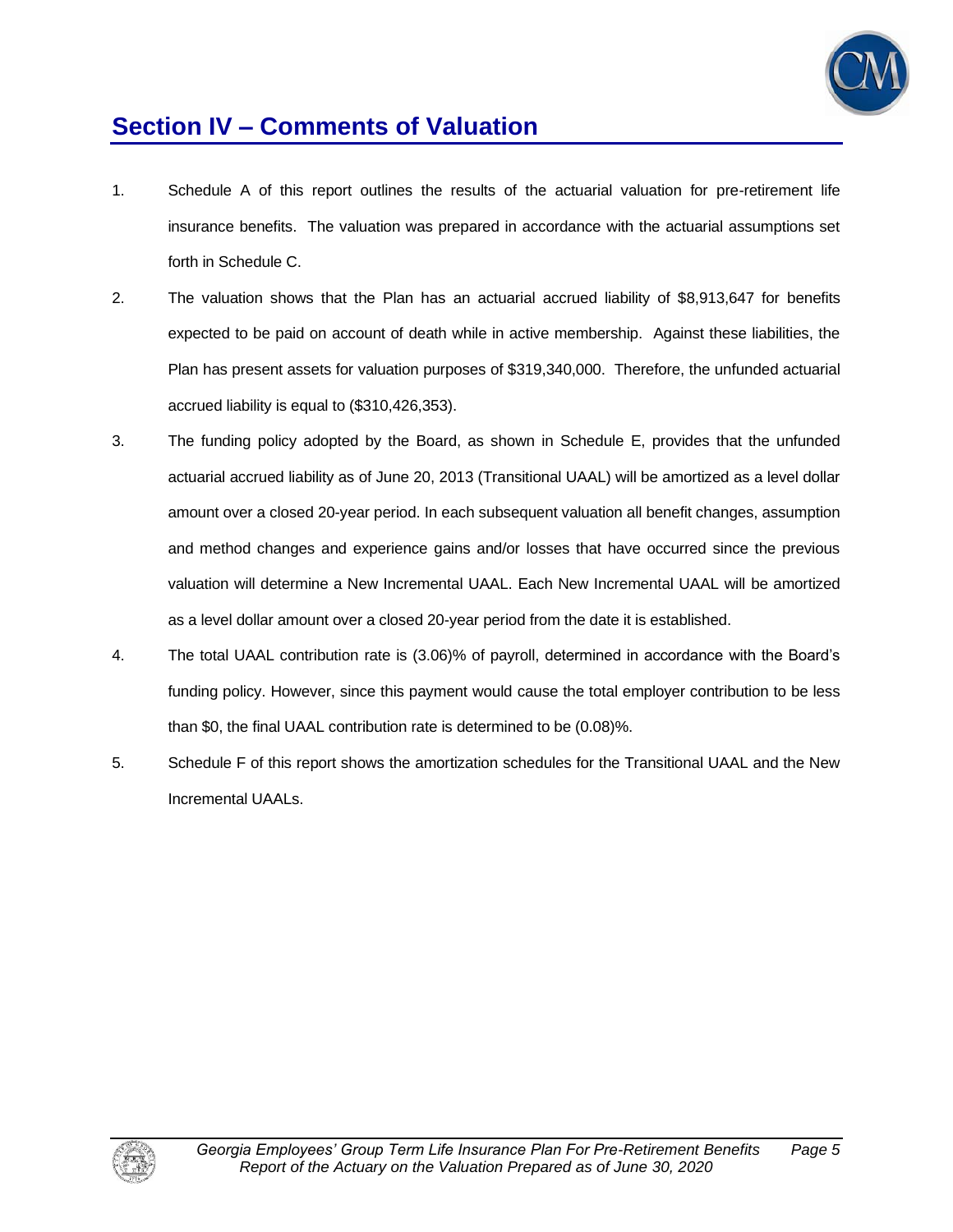

## **Section IV – Comments of Valuation**

6. The following table shows the components of the total UAAL and the derivation of the UAAL contribution rate in accordance with the funding policy:

|                                     | Remaining<br><b>Balance</b><br><b>UAAL</b> | Remaining<br>Amortization<br>Period (years) | Amortization<br><b>Payment</b> |
|-------------------------------------|--------------------------------------------|---------------------------------------------|--------------------------------|
| Transitional                        | \$(133, 116, 850)                          | 13                                          | \$(16, 199, 456)               |
| New Incremental 6/30/2014           | (29, 997, 020)                             | 14                                          | (3,491,974)                    |
| New Incremental 6/30/2015           | (21, 146, 274)                             | 15                                          | (2,365,933)                    |
| New Incremental 6/30/2016           | (11,054,370)                               | 16                                          | (1, 193, 556)                  |
| New Incremental 6/30/2017           | (30, 392, 488)                             | 17                                          | (3, 177, 944)                  |
| New Incremental 6/30/2018           | (28,920,098)                               | 18                                          | (2,937,574)                    |
| New Incremental 6/30/2019           | (26, 480, 943)                             | 19                                          | (2,620,040)                    |
| New Incremental 6/30/2020           | <u>(29,318,311)</u>                        | 20                                          | (2,832,298)                    |
| <b>Total UAAL</b>                   | \$(310, 426, 354)                          |                                             | \$(34,818,775)                 |
| <b>Estimated Payroll</b>            | \$1,138,881,646                            |                                             |                                |
| Calculated UAAL Contribution Rate   | $(3.06)\%$                                 |                                             |                                |
| Final UAAL Contribution Rate*       | $(0.08)$ %                                 |                                             |                                |
| <b>Blended Amortization Period*</b> |                                            | N/A                                         |                                |
|                                     |                                            |                                             |                                |

#### **TOTAL UAAL AND UAAL CONTRIBUTION RATE**

\* If the unfunded actuarial accrued liability is amortized in accordance with the Board's funding policy, the ADEC is less than \$0, which is not allowed under the funding policy. Therefore, the accrued liability contribution rate has been set to such that the total ADEC equals \$0.

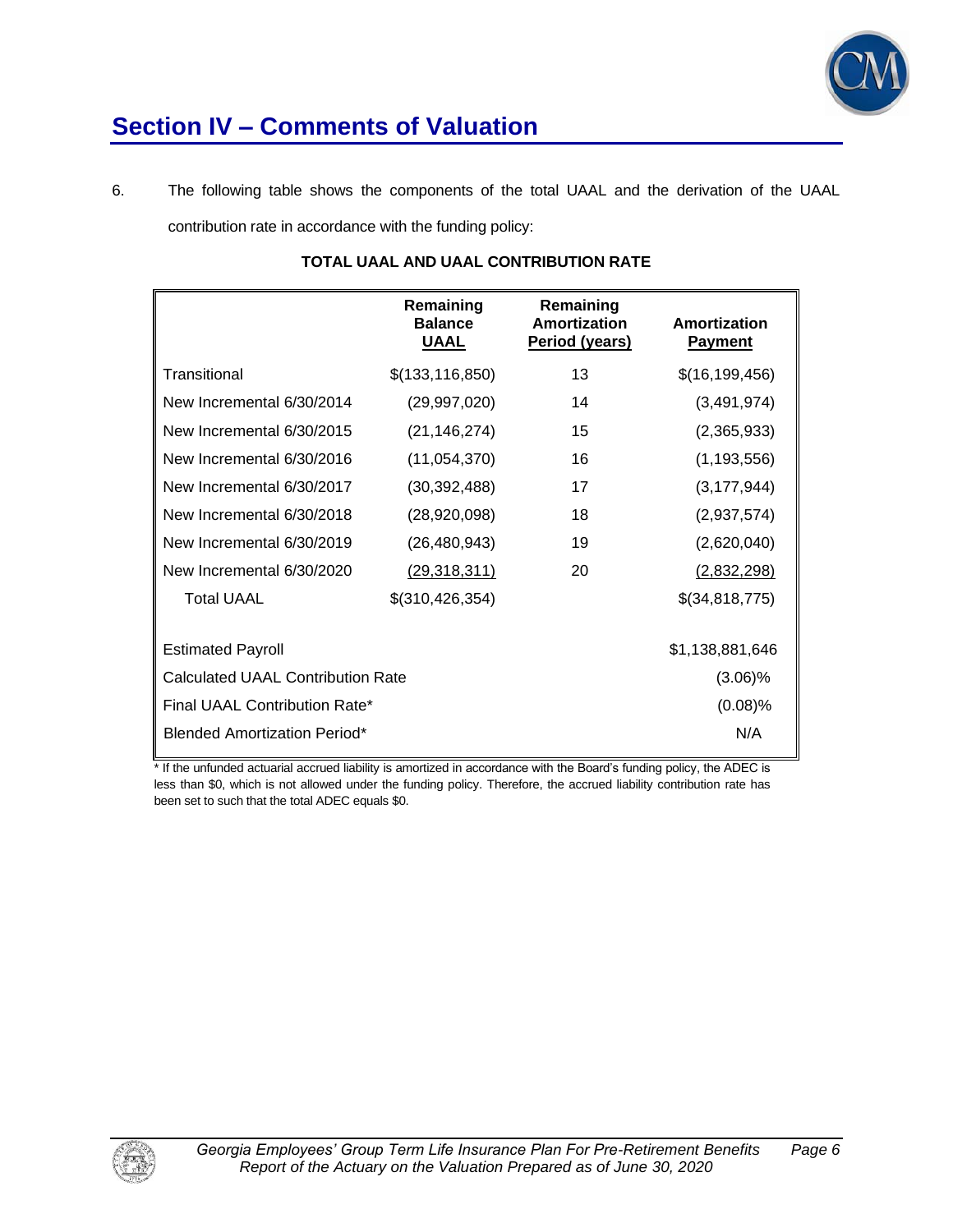

## **Section V – Contributions**

- 1. The contribution rate of employers consists of a normal contribution rate and an accrued liability contribution rate.
- 2. The normal contribution rate is calculated as the level dollar which, if applied to each member during the entire period of anticipated covered service, would be required in addition to the contributions of the member to meet the cost of all benefits payable on behalf of the member. The normal contribution rate is determined to be 0.09% of payroll for pre-retirement benefits.
- 3. An additional \$80,000 or 0.01% of payroll is required to fund the administrative expenses of the System.
- 4. The total normal contribution rate including administrative expenses is therefore, 0.10% of payroll.
- 5. The member contribution rate made by or on behalf of ERS Old Plan members is 0.05% of payroll and the member contribution rate made by ERS New Plan members, certain LRS members and certain JRS members is 0.02% of payroll. The employer normal contribution rate is determined to be 0.08% of payroll for pre-retirement benefits.
- 6. If the unfunded accrued liability is amortized in accordance with the funding policy the total employer contribution rate would be less than 0%. Since the funding policy also states that the total employer contribution rate cannot be less than 0%, the accrued liability contribution rate for preretirement benefits is set equal to (0.08%) of active members' payroll and there is no required contribution for the pre-retirement benefits.

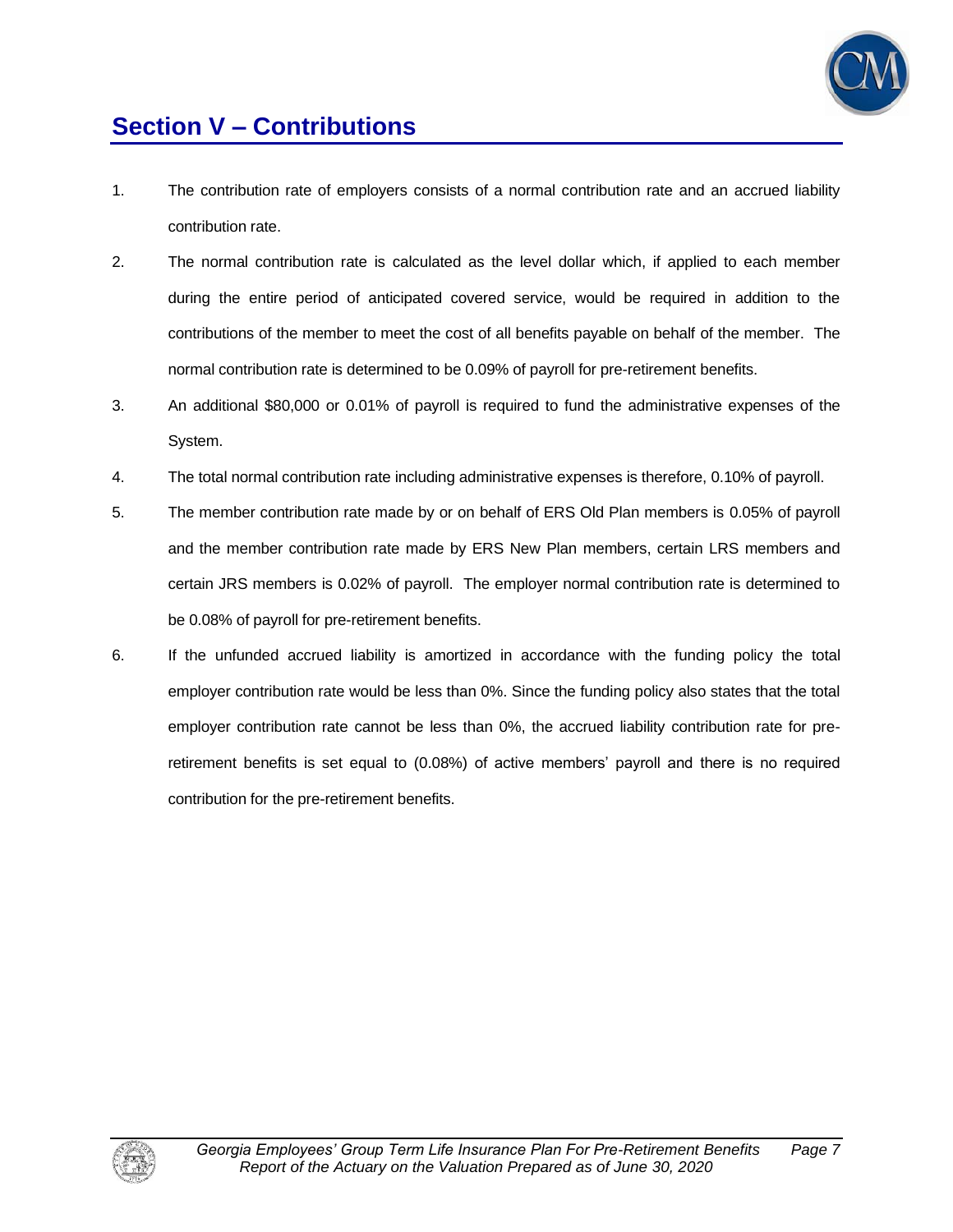

## **Section VI – Accounting Information**

The following is provided for informational purposes.

1. The schedule of funding progress is shown below.

#### **SCHEDULE OF FUNDING PROGRESS**

| <b>Actuarial</b><br><b>Valuation</b><br><b>Date</b> | Fair<br><b>Value of</b><br><b>Assets</b><br>(a) | <b>Actuarial</b><br><b>Accrued</b><br><b>Liability (AAL)</b><br>( b ) | <b>Unfunded</b><br><b>AAL</b><br>(UAAL)<br>( b - a ) | <b>Funded</b><br><b>Ratio</b><br>(a/b) | <b>Covered</b><br><b>Payroll</b><br>(c) | <b>UAAL</b> as a<br><b>Percentage of</b><br><b>Covered Payroll</b><br>$((b-a)/c)$ |
|-----------------------------------------------------|-------------------------------------------------|-----------------------------------------------------------------------|------------------------------------------------------|----------------------------------------|-----------------------------------------|-----------------------------------------------------------------------------------|
| 6/30/2015                                           | \$240,677,000                                   | \$21,723,473                                                          | \$ (218, 953, 527)                                   | 1,107.9%                               | \$1,521,740,814                         | $(14.4)\%$                                                                        |
| 6/30/2016                                           | 240,985,000                                     | 15,610,355                                                            | (225, 374, 645)                                      | 1,543.8                                | 1,442,023,957                           | (15.6)                                                                            |
| 6/30/2017*                                          | 267,286,000                                     | 15,677,189                                                            | (251,608,801)                                        | 1.704.9                                | 1,394,394,570                           | (18.0)                                                                            |
| 6/30/2018*                                          | 289,207,000                                     | 15,172,626                                                            | (274, 034, 374)                                      | 1,906.1                                | 1,323,540,523                           | (20.7)                                                                            |
| 6/30/2019                                           | 305,877,000                                     | 14,083,413                                                            | (291, 793, 587)                                      | 2,171.9                                | 1,213,173,877                           | (24.1)                                                                            |
| $6/30/2020$ <sup>#</sup>                            | 319,340,000                                     | 8,913,647                                                             | (310, 426, 353)                                      | 3,582.6                                | 1,138,881,646                           | (27.3)                                                                            |
|                                                     |                                                 |                                                                       |                                                      |                                        |                                         |                                                                                   |

\* Reflects change in assumed rate of return

# Reflects change in actuarial assumptions

2. The information presented in the required supplementary schedules was determined as part of the actuarial valuation on June 30, 2020. Additional information as of the latest actuarial valuation follows.

| Valuation date                | 6/30/2020                   |  |
|-------------------------------|-----------------------------|--|
| Actuarial cost method         | Entry age                   |  |
| Amortization method           | Level dollar open           |  |
| Remaining amortization period | $N/A^*$                     |  |
| Asset valuation method        | <b>Fair Value of Assets</b> |  |
| Actuarial assumptions:        |                             |  |
| Investment Rate of Return**   | 7.30%                       |  |
| Projected Salary Increases    |                             |  |
| ERS**                         | $3.00 - 6.75%$              |  |
| JRS**                         | 3.75%                       |  |
| LRS                           | N/A                         |  |
|                               |                             |  |

\* The remaining amortization period is infinite.

\*\* Includes inflation at 2.50%.

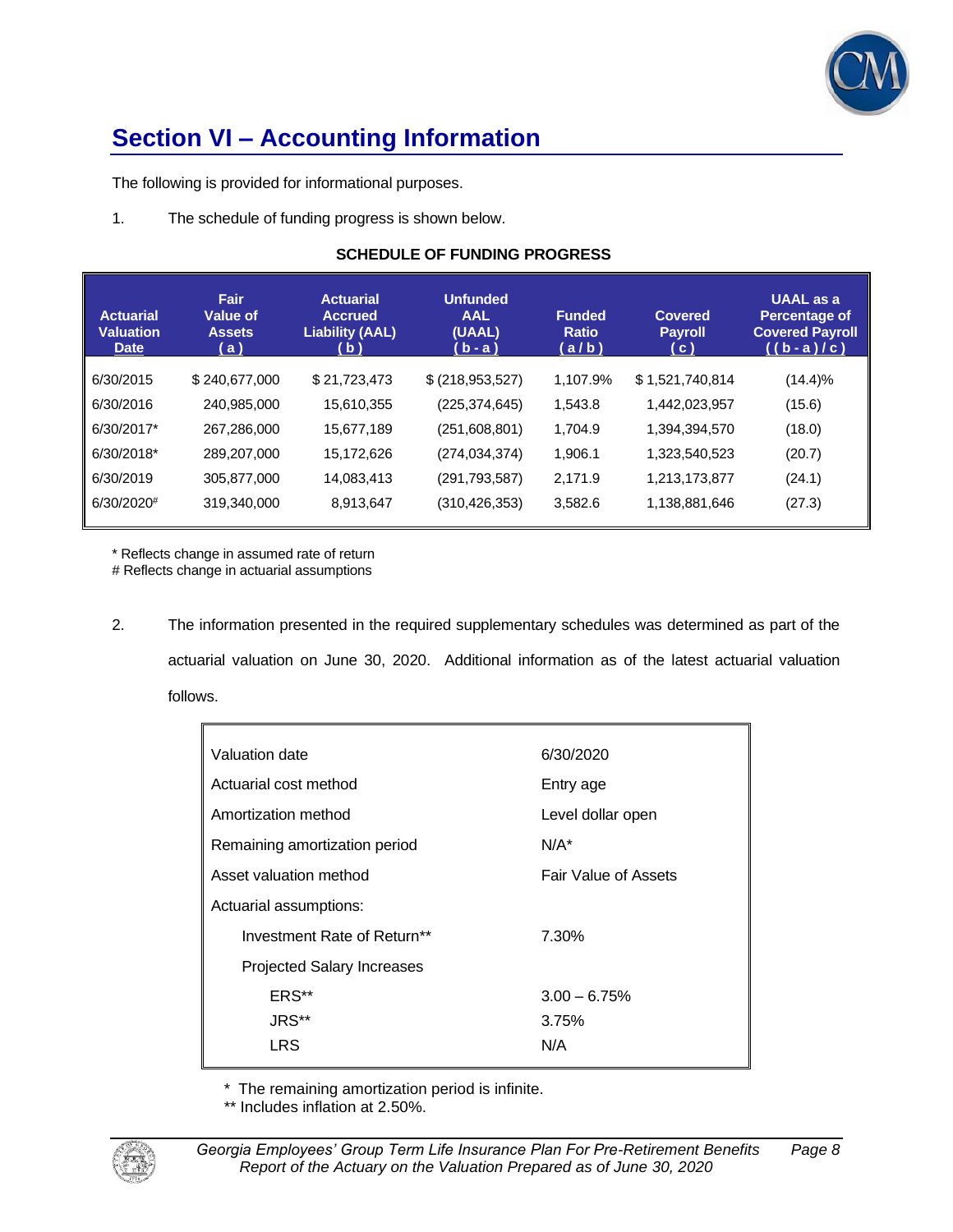

## **Schedule A – Valuation Results**

| (1) | <b>ACTUARIAL ACCRUED LIABILITY FOR:</b>                |    |                    |
|-----|--------------------------------------------------------|----|--------------------|
|     | Benefits payable on account of present retired members | \$ | 0                  |
|     | Benefits payable on account of present active members  |    | 8,913,647          |
|     | TOTAL ACTUARIAL ACCRUED LIABILITY                      | S  | 8,913,647          |
| (2) | <b>PRESENT ASSETS FOR VALUATION PURPOSES:</b>          |    | \$319,340,000      |
| (3) | UNFUNDED ACTUARIAL ACCRUED LIABILITY: (1)-(2)          |    | \$ (310, 426, 353) |
| (4) | <b>EMPLOYER NORMAL CONTRIBUTION RATE:</b>              |    | 0.08%              |
| (5) | <b>ACCRUED LIABILITY CONTRIBUTION:</b>                 |    | (0.08)             |
| (6) | <b>TOTAL EMPLOYER CONTRIBUTION: (4)+(5)</b>            |    | $0.00\%$           |
|     |                                                        |    |                    |

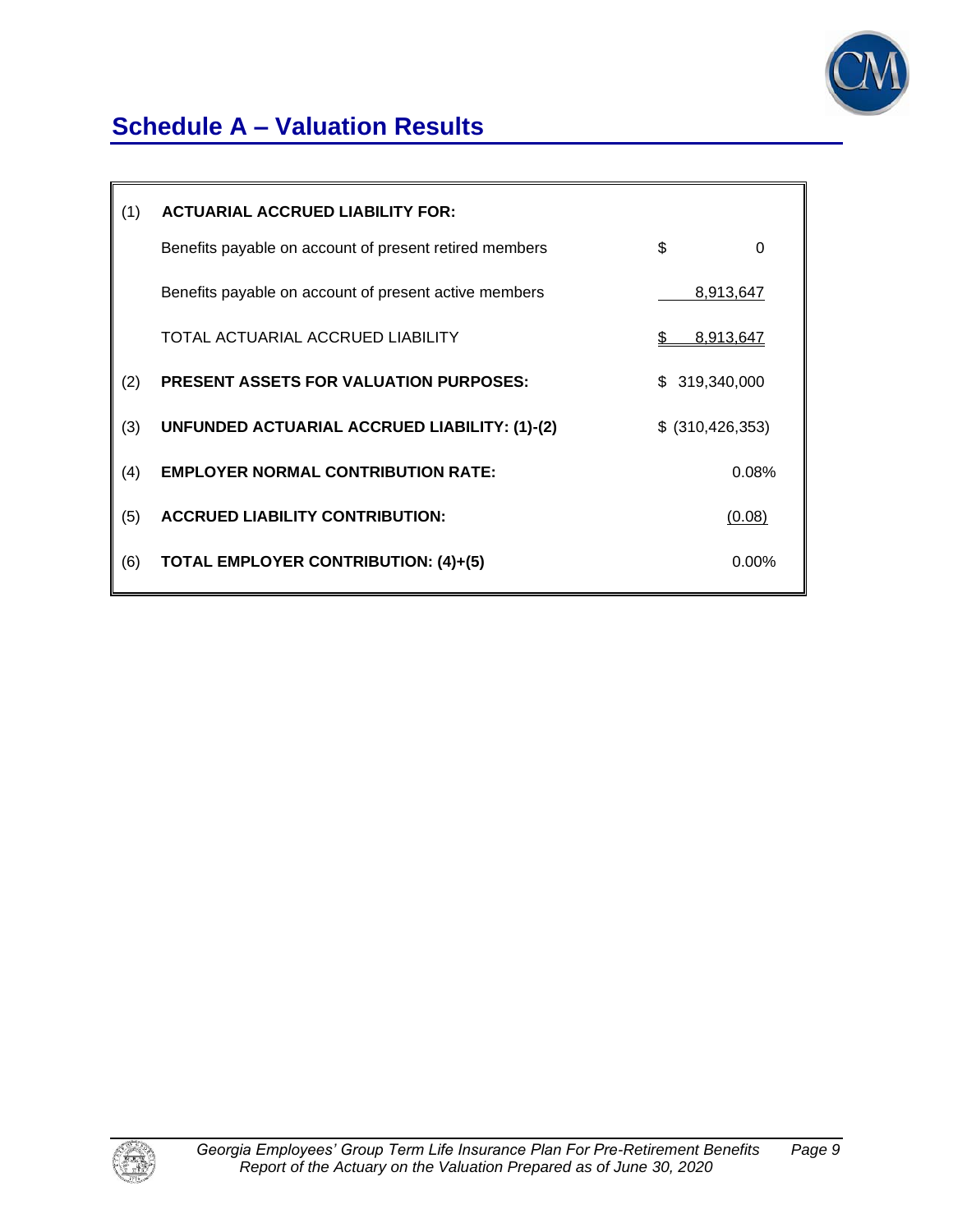

### **Schedule B – Summary of Receipts and Disbursements**

|                                              | <b>YEAR ENDING</b> |                   |
|----------------------------------------------|--------------------|-------------------|
| Receipts for the Year                        | June 30, 2020      | June 30, 2019     |
|                                              |                    |                   |
| <b>Insurance Premiums</b>                    | \$<br>547,000      | \$<br>531,000     |
| <b>Investment Earnings</b>                   | 16,584,000         | 19,643,000        |
| <b>TOTAL</b>                                 | \$<br>17,131,000   | \$<br>20,174,000  |
| Disbursements for the Year                   |                    |                   |
| Death Benefits                               | \$<br>3,588,000    | \$<br>3,424,000   |
| <b>Administration Expense</b>                | 80,000             | 80,000            |
| <b>TOTAL</b>                                 | \$<br>3,668,000    | \$<br>3,504,000   |
| <b>Excess of Receipts over Disbursements</b> | \$<br>13,463,000   | \$<br>16,670,000  |
| <b>Reconciliation of Asset Balances</b>      |                    |                   |
| Asset Balance as of the Beginning of Year    | \$<br>305,877,000  | \$<br>289,207,000 |
| <b>Excess of Receipts over Disbursements</b> | 13,463,000         | 16,670,000        |
| Asset Balance as of the End of Year          | 319,340,000<br>\$  | \$<br>305,877,000 |
| Rate of Return*                              |                    | 5.4%<br>6.8%      |

#### **FAIR VALUE OF ASSETS**

\* Calculated assuming cash flow occurs in the middle of the year

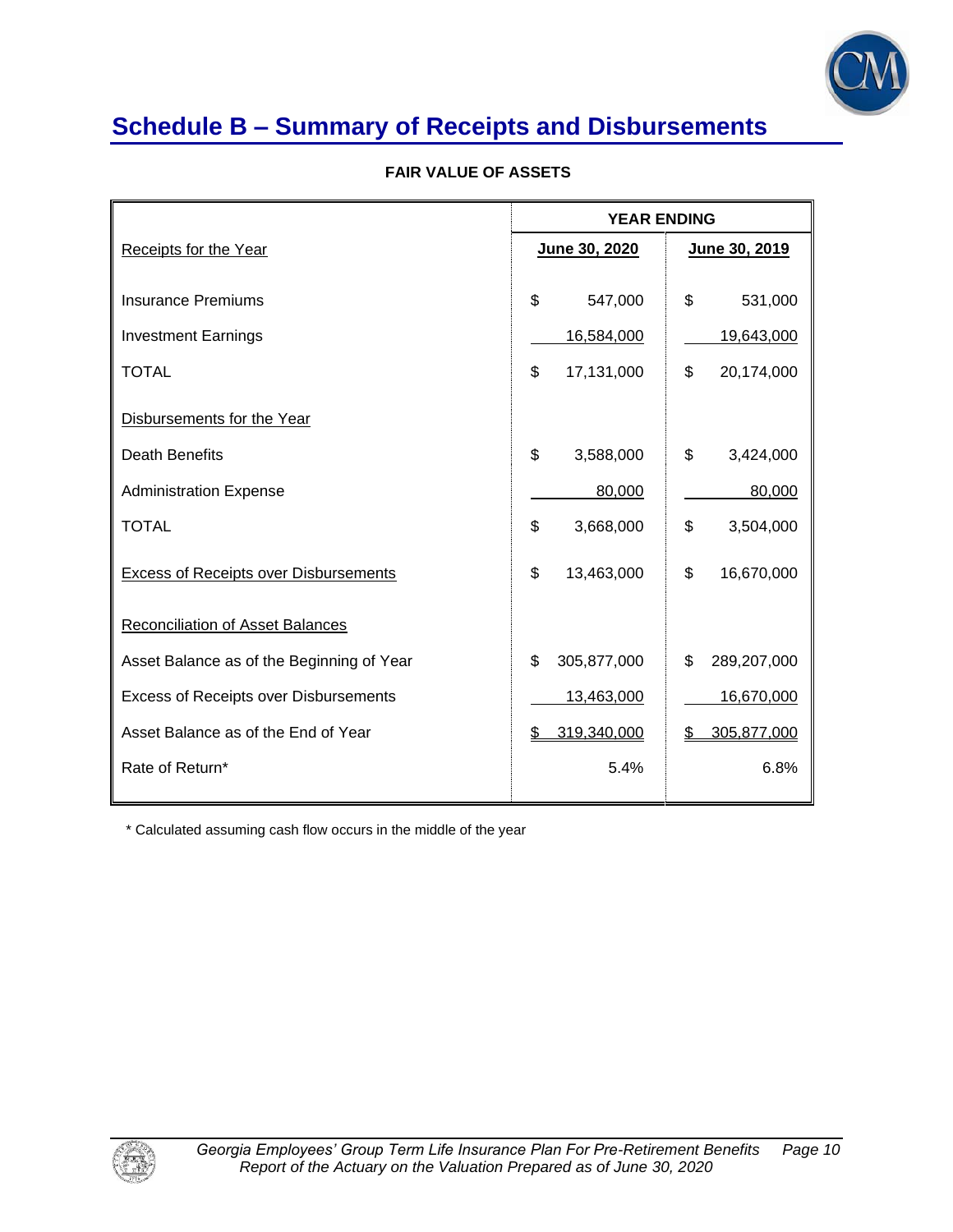

Actuarial assumptions and methods adopted by the Board December 17, 2020. Valuation interest rate adopted by the Board March 15, 2018.

**VALUATION INTEREST RATE**: 7.30% per annum, compounded annually, net of investment expenses, composed of a 2.50% inflation assumption and a 4.80% real rate of investment return assumption.

**SALARY INCREASES**: The assumed annual rates of salary increase are as follows:

| <b>Members of Employees'</b><br><b>Retirement System (ERS)</b> |       |  |  |
|----------------------------------------------------------------|-------|--|--|
| <b>Service</b>                                                 | Rate  |  |  |
| 1                                                              | 6.75% |  |  |
| 2                                                              | 5.75  |  |  |
| 3                                                              | 5.25  |  |  |
| 4                                                              | 5.00  |  |  |
| 5                                                              | 4.75  |  |  |
| 10                                                             | 4.30  |  |  |
| 15                                                             | 4.05  |  |  |
| 20                                                             | 3.80  |  |  |
| 25                                                             | 3.55  |  |  |
| 30                                                             | 3.30  |  |  |
| 35 & Over                                                      | 3.00  |  |  |

Members of Judicial Retirement System (JRS): 3.75%

No salary increases are assumed for members of the Legislative Retirement System (LRS).

**SEPARATIONS BEFORE RETIREMENT**: Representative values of the assumed annual rates of separation other than retirement are as follows.

| <b>Annual Rates of Disability</b> |              |                            |                    |                |
|-----------------------------------|--------------|----------------------------|--------------------|----------------|
|                                   |              |                            |                    |                |
|                                   |              | <b>Non-Law Enforcement</b> | Law                | <b>JRS</b>     |
| Age                               | <b>Males</b> | <b>Females</b>             | <b>Enforcement</b> | <b>Members</b> |
| 25                                | 0.000        | 0.000                      | 0.000              | 0.0125         |
| 30                                | 0.010        | 0.005                      | 0.050              | 0.0250         |
| 35                                | 0.040        | 0.010                      | 0.125              | 0.0375         |
| 40                                | 0.200        | 0.085                      | 1.125              | 0.0500         |
| 45                                | 0.375        | 0.215                      | 2.625              | 0.0875         |
| 50                                | 0.625        | 0.365                      | 3.625              | 0.1250         |
| 55                                | 0.875        | 0.565                      | 4.125              | 0.2250         |
| 60                                | --           |                            |                    | 0.3625         |
| 65                                |              |                            |                    | 0.5875         |

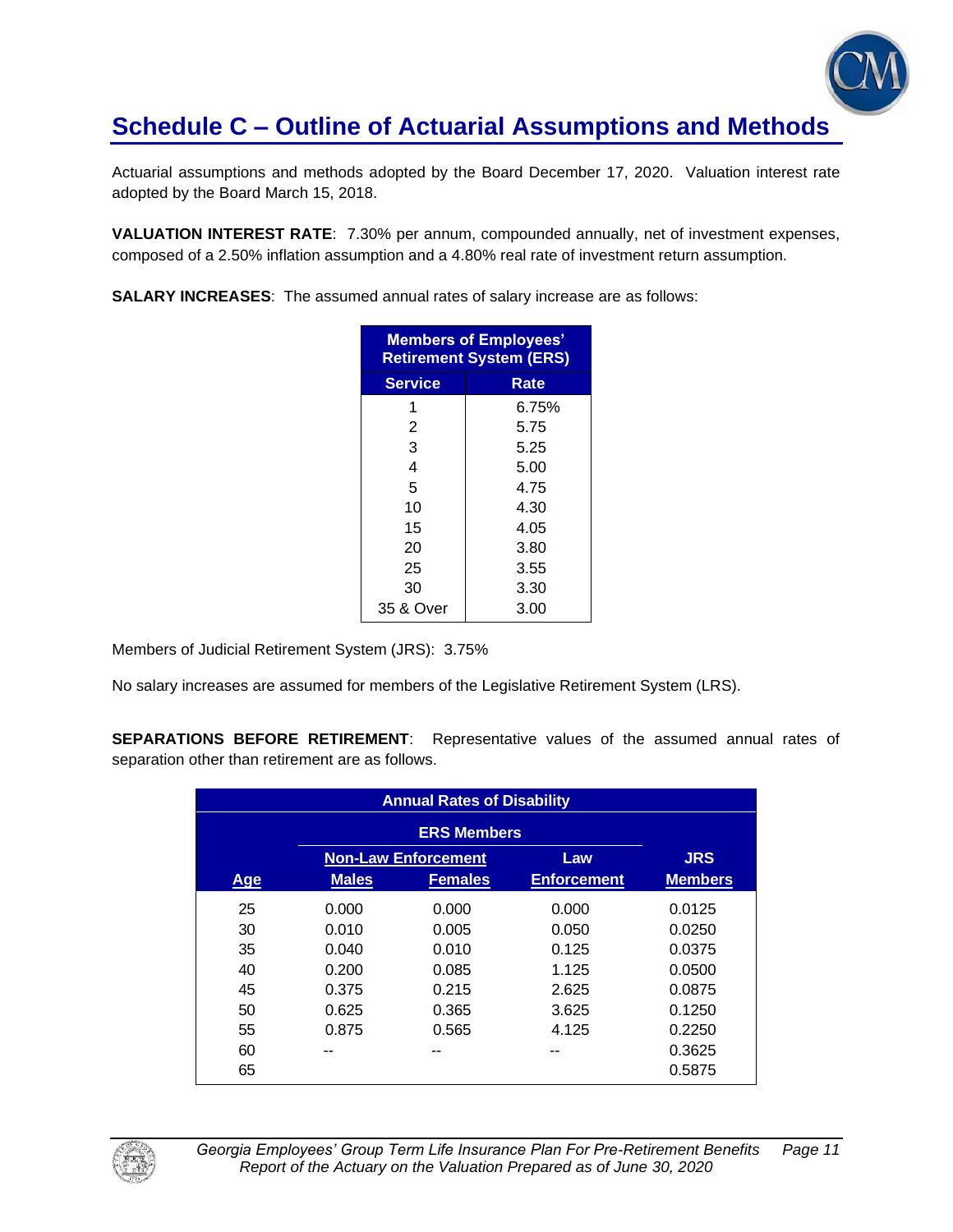

| <b>Annual Rates of Withdrawal</b>        |        |                         |           |
|------------------------------------------|--------|-------------------------|-----------|
| <b>ERS Members - Non-Law Enforcement</b> |        |                         |           |
|                                          |        | <b>Years of Service</b> |           |
| Age                                      | $0-4$  | $5 - 9$                 | 10 & Over |
|                                          |        | Males                   |           |
| 20                                       | 40.00% |                         |           |
| 25                                       | 30.00  | 16.25%                  |           |
| 30                                       | 25.00  | 12.50                   | 8.00%     |
| 35                                       | 23.00  | 10.50                   | 6.25      |
| 40                                       | 20.00  | 9.50                    | 4.75      |
| 45                                       | 20.00  | 8.50                    | 4.00      |
| 50                                       | 17.00  | 7.25                    | 4.50      |
| 55                                       | 15.00  | 6.75                    | 4.75      |
| 60                                       | 14.50  | 5.50                    |           |
| 65                                       | 14.50  | 12.50                   |           |
|                                          |        | Females                 |           |
| 20                                       | 35.00% |                         |           |
| 25                                       | 27.00  | 18.00%                  |           |
| 30                                       | 23.00  | 12.50                   | 9.00%     |
| 35                                       | 20.00  | 10.25                   | 6.50      |
| 40                                       | 18.00  | 9.00                    | 5.25      |
| 45                                       | 17.00  | 8.00                    | 4.25      |
| 50                                       | 16.00  | 7.50                    | 4.25      |
| 55                                       | 15.00  | 7.25                    | 4.25      |
| 60                                       | 15.50  | 7.00                    |           |
| 65                                       | 16.50  | 12.00                   |           |

| <b>Annual Rates of Withdrawal</b>                                          |         |                      |                |                |  |
|----------------------------------------------------------------------------|---------|----------------------|----------------|----------------|--|
| <b>ERS Members -</b><br><b>LRS</b><br><b>JRS</b><br><b>Law Enforcement</b> |         |                      |                |                |  |
| <b>Age</b>                                                                 | $0 - 9$ | <b>10 &amp; Over</b> | <b>Members</b> | <b>Members</b> |  |
| 20                                                                         | 11.00%  |                      | 9.00%          | 5.00%          |  |
| 25                                                                         | 6.50    | 3.00%                | 9.00           | 5.00           |  |
| 30                                                                         | 5.25    | 3.00                 | 9.00           | 5.00           |  |
| 35                                                                         | 5.25    | 3.00                 | 9.00           | 5.00           |  |
| 40                                                                         | 5.25    | 2.50                 | 10.00          | 4.00           |  |
| 45                                                                         | 5.25    | 2.50                 | 11.00          | 3.50           |  |
| 50                                                                         | 5.25    | 2.50                 | 9.25           | 2.75           |  |
| 55                                                                         |         |                      | 8.00           | 2.75           |  |
| 60                                                                         |         |                      | 8.00           | 2.50           |  |
| 65                                                                         |         |                      | 8.00           | 2.50           |  |



*Georgia Employees' Group Term Life Insurance Plan For Pre-Retirement Benefits Page 12 Report of the Actuary on the Valuation Prepared as of June 30, 2020*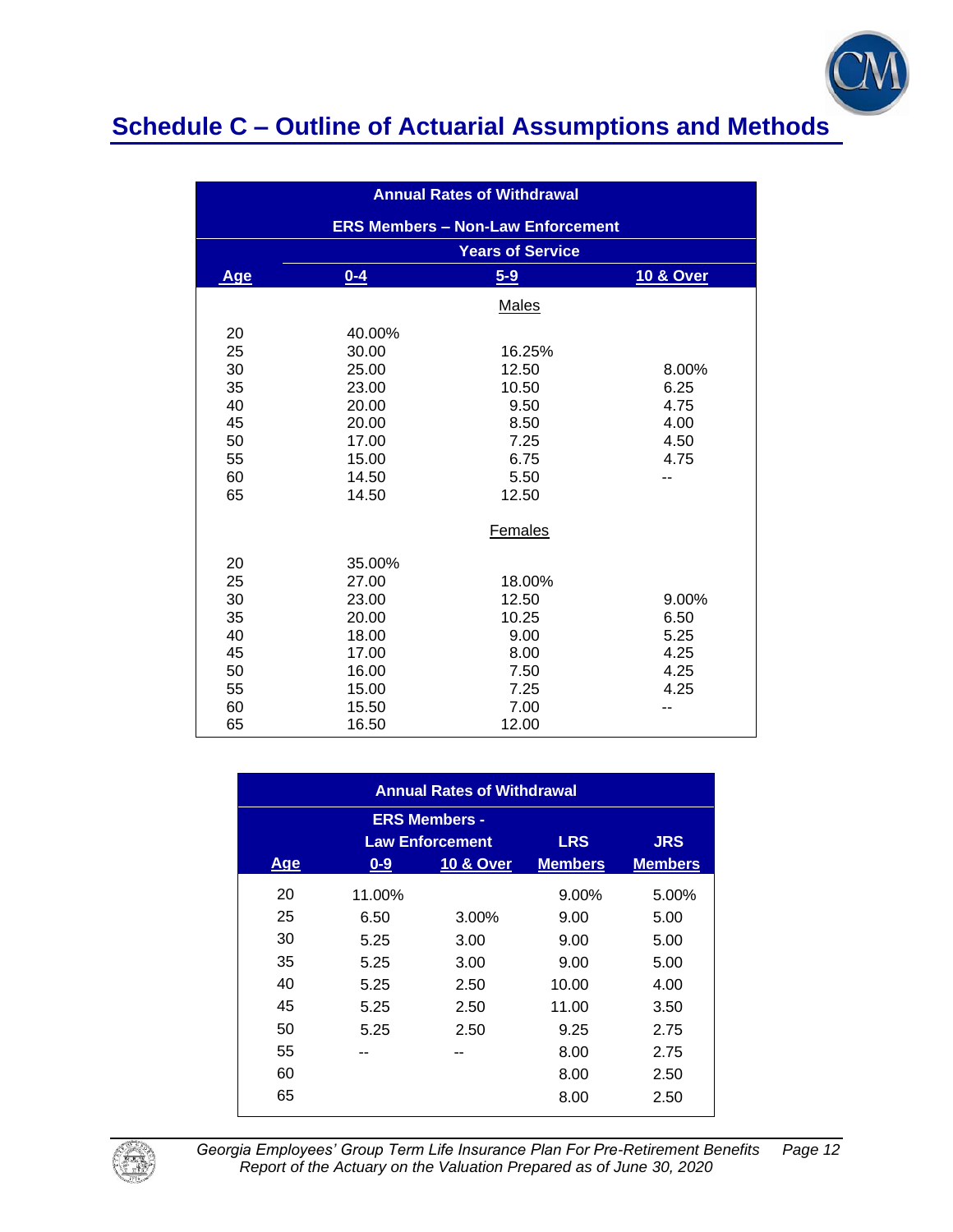

**RETIREMENT**: Representative values of the assumed annual rates of service retirement are as follows.

|                                                          | <b>Non-Law Enforcement</b><br><b>Old Plan</b> |                           |                                                                             |                                                                              |                                                                                    |                                                                                    |                                                                                |                                                                                  |  |
|----------------------------------------------------------|-----------------------------------------------|---------------------------|-----------------------------------------------------------------------------|------------------------------------------------------------------------------|------------------------------------------------------------------------------------|------------------------------------------------------------------------------------|--------------------------------------------------------------------------------|----------------------------------------------------------------------------------|--|
| Age                                                      | <b>Early Retirement</b>                       |                           | Age 60 or 30 years                                                          |                                                                              |                                                                                    | 34 years                                                                           |                                                                                | <b>More than 34 years</b>                                                        |  |
|                                                          | <b>Male</b>                                   | <b>Female</b>             | <b>Male</b>                                                                 | <b>Female</b>                                                                | <b>Male</b>                                                                        | <b>Female</b>                                                                      | <b>Male</b>                                                                    | <b>Female</b>                                                                    |  |
| 50<br>52<br>55<br>57<br>60<br>62<br>65<br>67<br>70<br>75 | 2.0%<br>2.0<br>3.0<br>3.0                     | 2.0%<br>2.0<br>3.5<br>5.0 | 7.5%<br>7.5<br>7.5<br>10.5<br>15.0<br>32.0<br>35.0<br>35.0<br>35.0<br>100.0 | 6.0%<br>6.0<br>10.0<br>10.0<br>20.0<br>40.0<br>40.0<br>35.0<br>35.0<br>100.0 | 100.0%<br>100.0<br>100.0<br>100.0<br>97.5<br>97.5<br>35.0<br>35.0<br>35.0<br>100.0 | 100.0%<br>100.0<br>100.0<br>100.0<br>95.0<br>95.0<br>40.0<br>35.0<br>35.0<br>100.0 | 90.0%<br>90.0<br>75.0<br>70.0<br>40.0<br>40.0<br>35.0<br>35.0<br>35.0<br>100.0 | 100.0%<br>100.0<br>90.0<br>70.0<br>55.0<br>65.0<br>40.0<br>35.0<br>35.0<br>100.0 |  |

#### **ERS**

|                                                          |                           | Law<br><b>Enforcement</b> |                                                                                |                                                                                |                                                                        |
|----------------------------------------------------------|---------------------------|---------------------------|--------------------------------------------------------------------------------|--------------------------------------------------------------------------------|------------------------------------------------------------------------|
| Age                                                      | <b>Early Retirement</b>   |                           | <b>Normal Retirement</b>                                                       |                                                                                |                                                                        |
|                                                          | <b>Male</b>               | <b>Female</b>             | Male*                                                                          | Female**                                                                       |                                                                        |
| 50<br>52<br>55<br>57<br>60<br>62<br>65<br>67<br>70<br>75 | 5.0%<br>5.0<br>6.0<br>6.0 | 3.8%<br>3.8<br>5.8<br>7.3 | 60.0%<br>50.0<br>50.0<br>45.0<br>25.0<br>37.5<br>32.0<br>32.0<br>30.0<br>100.0 | 42.0%<br>42.0<br>40.0<br>37.0<br>28.0<br>37.5<br>33.0<br>32.0<br>30.0<br>100.0 | 75.0%<br>60.0<br>15.0<br>15.0<br>30.0<br>35.0<br>25.0<br>25.0<br>100.0 |

An additional 20% are assumed to retire in the first year eligible for unreduced retirement with 30 years of service before age 60.

\*\* An additional 25% for ages below 53 and 20% for ages 53 to 59 are assumed to retire in the first year eligible for unreduced retirement with 30 years of service before age 60.

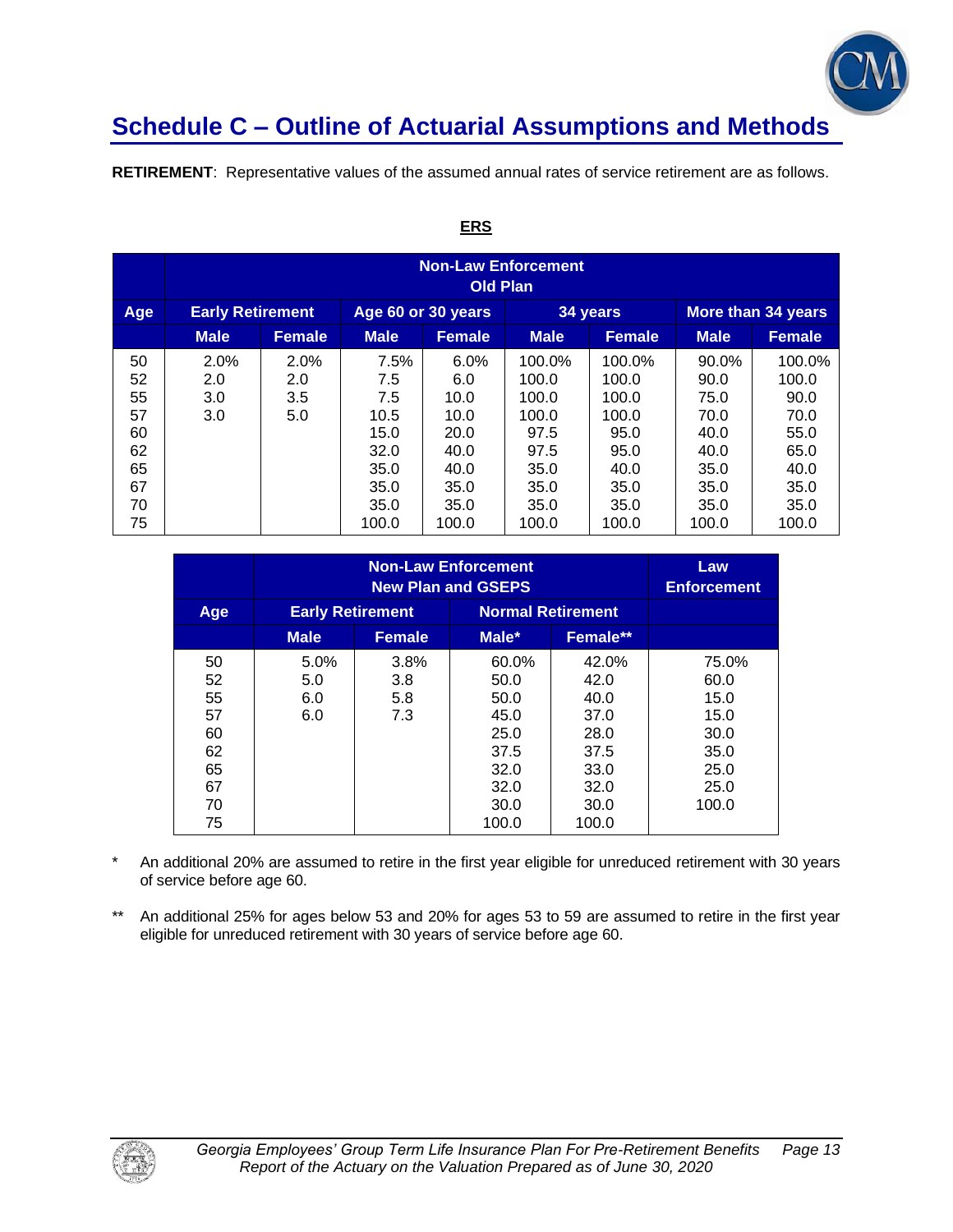

| <b>Annual Rates of Retirement</b> |            |            |  |  |  |
|-----------------------------------|------------|------------|--|--|--|
| Age                               | <b>LRS</b> | <b>JRS</b> |  |  |  |
| 60                                | 8%         | 15%        |  |  |  |
| 61                                | 8          | 10         |  |  |  |
| 62                                | 12         | 10         |  |  |  |
| $63 - 64$                         | 8          | 10         |  |  |  |
| 65                                | 10         | 13         |  |  |  |
| $66 - 67$                         | 10         | 15         |  |  |  |
| 68                                | 10         | 18         |  |  |  |
| 69                                | 15         | 18         |  |  |  |
| $70 - 77$                         | 15         | 25         |  |  |  |
| $78 - 79$                         | 15         | 100        |  |  |  |
| 80                                | 100        | 100        |  |  |  |

**RATES OF DEATH BEFORE RETIREMENT**: The Pub-2010 General Employee Table, with no adjustments, projected generationally with the MP-2019 scale is used for both males and females while in active service. Representative values of the assumed annual rates of mortality while in active service are as follows:

| <b>Annual Rates of Death*</b> |              |                |     |              |                |
|-------------------------------|--------------|----------------|-----|--------------|----------------|
| <b>Age</b>                    | <b>Males</b> | <b>Females</b> | Age | <b>Males</b> | <b>Females</b> |
| 20                            | 0.0370%      | 0.0130%        | 45  | $0.0980\%$   | 0.0560%        |
| 25                            | 0.0280       | 0.0090         | 50  | 0.1490       | 0.0830         |
| 30                            | 0.0360       | 0.0150         | 55  | 0.2190       | 0.1230         |
| 35                            | 0.0470       | 0.0230         | 60  | 0.3190       | 0.1860         |
| 40                            | 0.0660       | 0.0360         | 65  | 0.4680       | 0.2960         |

Base mortality rates as of 2010 before application of the improvement scale

**RATES OF DEATHS AFTER RETIREMENT**: The Pub-2010 Family of Tables projected generationally with MP-2019 scale and with further adjustments are used for post-retirement mortality assumptions as follows:

| <b>Participant Type</b>    | <b>Membership Table</b>                | Set Forward (+)/<br>Setback (-) | <b>Adjustment to Rates</b> |
|----------------------------|----------------------------------------|---------------------------------|----------------------------|
| <b>Service Retirees</b>    | <b>General Healthy</b><br>Annuitant    | Male: $+1$ ; Female: $+1$       | Male: 105%; Female: 108%   |
| <b>Disability Retirees</b> | General Disabled                       | Male: -3; Female: 0             | Male: 103%; Female: 106%   |
| <b>Beneficiaries</b>       | <b>General Contingent</b><br>Survivors | Male: $+2$ ; Female: $+2$       | Male: 106%; Female: 105%   |

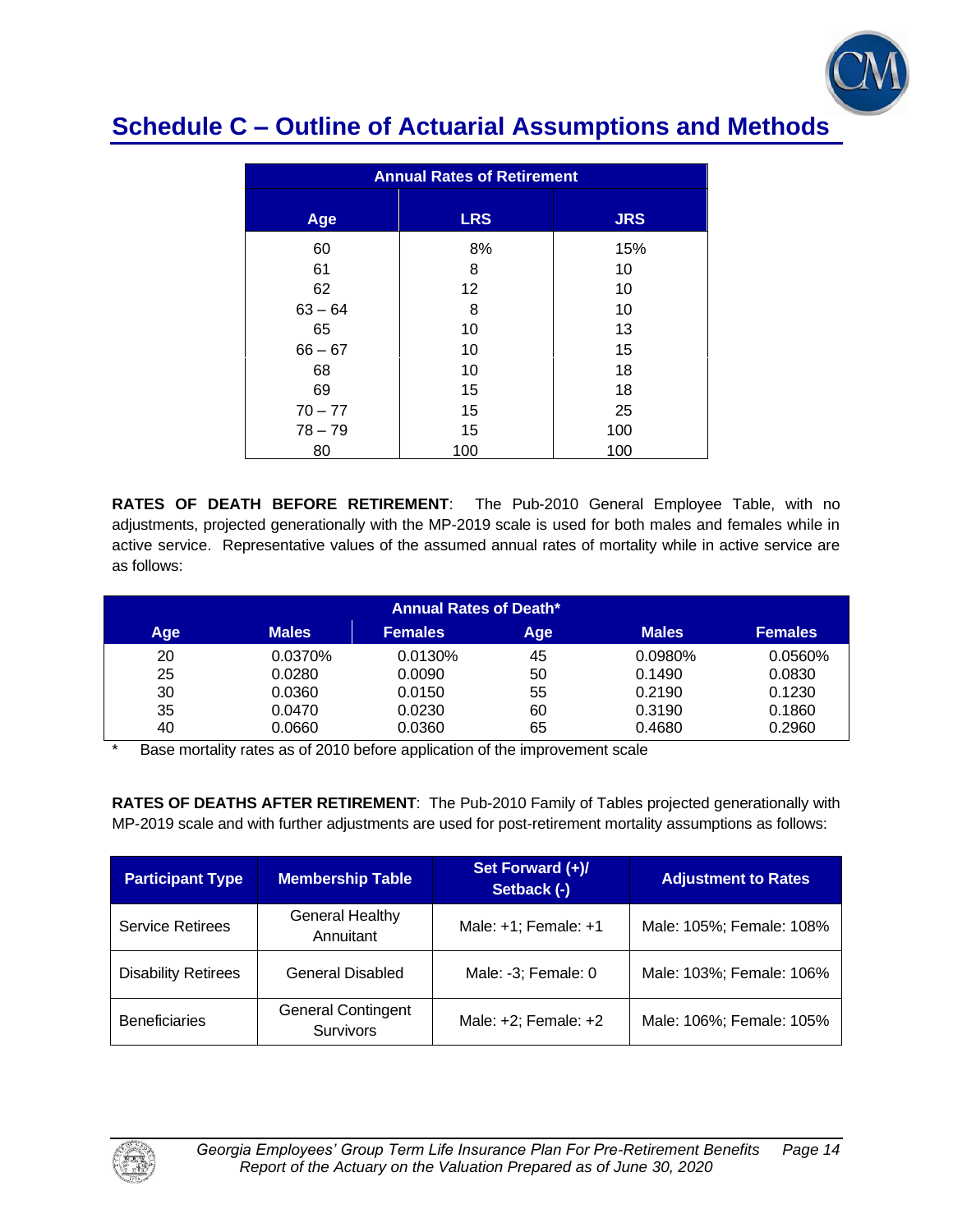

| <b>Annual Rates of Death*</b>                                                     |              |                |              |                |              |                |
|-----------------------------------------------------------------------------------|--------------|----------------|--------------|----------------|--------------|----------------|
| <b>Service Retirement</b><br><b>Disability Retirement</b><br><b>Beneficiaries</b> |              |                |              |                |              |                |
| Age                                                                               | <b>Males</b> | <b>Females</b> | <b>Males</b> | <b>Females</b> | <b>Males</b> | <b>Females</b> |
| 50                                                                                | 0.3371%      | 0.2516%        | 1.2576%      | 1.5720%        | 0.7918%      | 0.3843%        |
| 55                                                                                | 0.4861       | 0.3251         | 1.8725       | 1.8465         | 0.9402       | 0.5334         |
| 60                                                                                | 0.6941       | 0.4493         | 2.3484       | 2.0734         | 1.1978       | 0.7529         |
| 65                                                                                | 1.0532       | 0.7366         | 2.7573       | 2.3914         | 1.7257       | 1.1057         |
| 70                                                                                | 1.7882       | 1.2863         | 3.4536       | 3.0337         | 2.7157       | 1.7000         |
| 75                                                                                | 3.1448       | 2.2799         | 4.4743       | 4.2432         | 4.3036       | 2.7500         |
| 80                                                                                | 5.6427       | 4.0900         | 6.0986       | 6.3674         | 6.8879       | 4.6778         |
| 85                                                                                | 10.0958      | 7.6043         | 8.8220       | 9.8909         | 11.3049      | 8.4315         |
| 90                                                                                | 16.9785      | 13.8596        | 12.9831      | 14.4849        | 18.6083      | 14.6496        |

Representative values of the assumed annual rates of mortality are as follows:

Base mortality rates as of 2010 before application of the improvement scale

**ASSETS**: Fair value of assets.

**ACTUARIAL COST METHOD:** Entry Age Normal Actuarial Cost Method. Actuarial gains and losses are reflected in the unfunded actuarial accrued liability (UAAL). See Schedule D for a brief description of this method.

**ADMINISTRATIVE EXPENSES:** Administrative expenses equal to \$80,000 are added to the normal cost contribution.

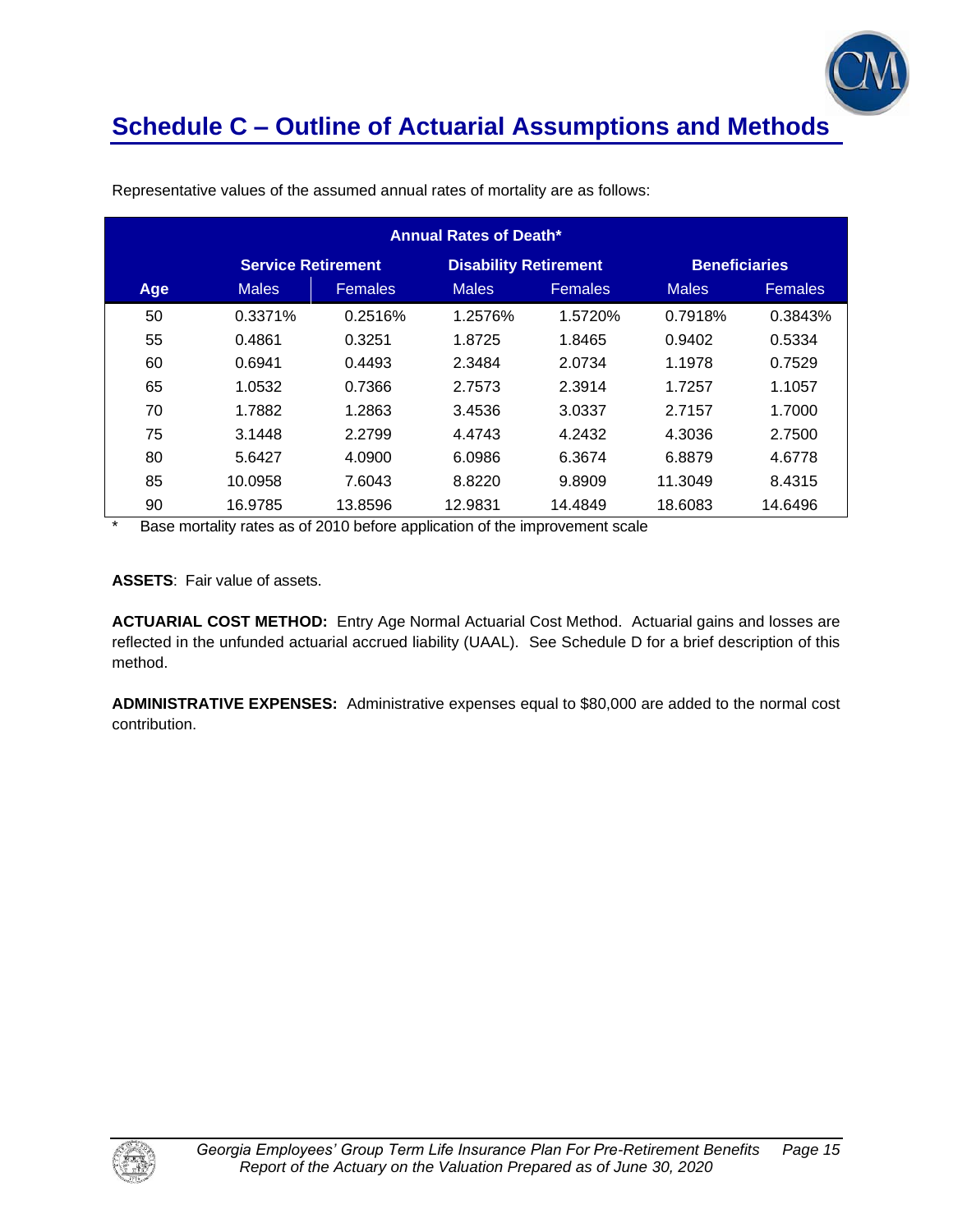

## **Schedule D – Actuarial Cost Method**

- 1. The valuation is prepared on the projected benefit basis, under which the present value, at the interest rate assumed to be earned in the future (currently 7.30%), of each member's expected benefits at death in active service is determined, based on age, service and sex. The calculations take into account the probability of a member's termination of employment, as well as the possibility of his terminating with a service, disability or survivor's benefit.
- 2. The employer contributions required to support the benefits of the System are determined following a level funding approach, and consist of a normal contribution and an unfunded actuarial accrued liability contribution.
- 3. The normal contribution is determined using the entry age actuarial cost method. Under this method, a calculation is made to determine the level amount which, if applied for the average member during the entire period of his anticipated covered service, would be required in addition to the contributions of the member to meet the cost of all benefits payable on his behalf.
- 4. The unfunded actuarial accrued liability contributions are determined by subtracting the present value of prospective employer normal contributions and member contributions, together with the current actuarial value of assets, from the present value of expected benefits to be paid from the System.

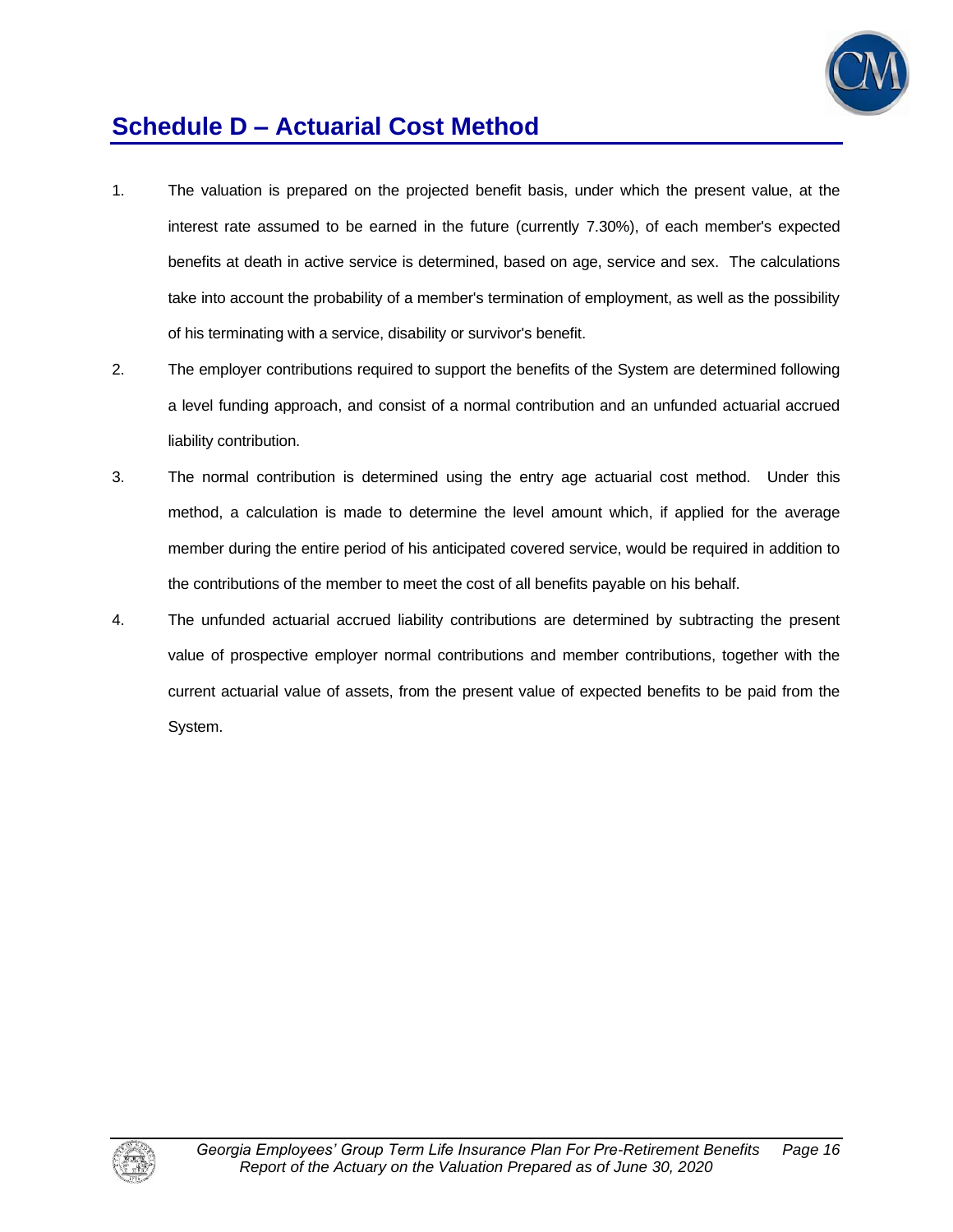

### **Schedule E – Funding Policy #1 of the SEAD Board of Directors**

The purpose of this Funding Policy is to state the overall objectives for the Georgia Employees' Group Term Life Insurance Plan for Pre-Retirement Benefits (System), the benchmarks that will be used to measure progress in achieving those goals, and the methods and assumptions that will be employed to develop the benchmarks. It is the intent of the State Employees' Assurance Department Board of Directors that the Funding Policy outlined herein will remain unchanged until the objectives below are met.

#### **I. Funding Objectives**

The goal in requiring employer and member contributions to the System is to accumulate sufficient assets during a member's employment to fully finance the benefits the member's beneficiary is expected to receive in the event of the death of the member prior to the member's retirement. In meeting this objective, the System will strive to meet the following funding objectives:

- To develop a pattern of contribution rates expressed as a percentage of employer payroll and measured by valuations prepared in accordance with applicable State laws and the principles of practice prescribed by the Actuarial Standards Board.
- To maintain a stable funded ratio (ratio of actuarial value of assets to actuarial accrued liabilities) that reflects a trend of strong actuarial condition. The long-term objective is to maintain at least a 100% funded ratio over a reasonable period of future years.
- To maintain adequate asset levels to finance the benefits promised to members and monitor the future demand for liquidity.
- To promote intergenerational equity for taxpayers with respect to contributions required for the benefits provided by the System.

#### **II. Measures of Funding Progress**

To track progress in achieving the System's funding objectives, the following measures will be determined annually as of the actuarial valuation date (with due recognition that a single year's results may not be indicative of long-term trends):

- **Funded Ratio** The funded ratio, defined as the actuarial value of assets divided by the actuarial accrued liability, should remain stable over time, before adjustments for changes in benefits, actuarial methods, and/or actuarial adjustments. The target funded ratio will be 100 percent. In the event that the funded ratio falls below 100%, the targeted funded ratio will be 100% within 20 years of the date the funded ratio first falls below 100%.
- **Unfunded Actuarial Accrued Liability (UAAL)**
	- o **Transitional UAAL** The UAAL established as of the initial valuation date for which this funding policy is adopted shall be known as the Transitional UAAL.
	- o **New Incremental UAAL** Each subsequent valuation will produce a New Incremental UAAL consisting of all benefit changes, assumption and method changes and experience gains and/or losses that have occurred since the previous valuations.
- **UAAL Amortization Period** 
	- $\circ$  The transitional UAAL will be amortized over a closed 20 year period beginning on the initial valuation date for which this funding policy is adopted.
	- $\circ$  Each New Incremental UAAL shall be amortized over a closed 20 year period beginning with the year it is incurred.
- **Employer Contribution Rate** 
	- o **Employer Normal Contribution Rate**  the contribution rate determined as of the valuation date each year to fund the employer portion of the annual normal cost of the System based on the assumptions and methods adopted by the Board.
	- $\circ$  In each valuation subsequent to the adoption of this funding policy the required employer contribution rate will be determined as the summation of the employer Normal Contribution Rate, a contribution rate for administrative expenses, the amortization rate

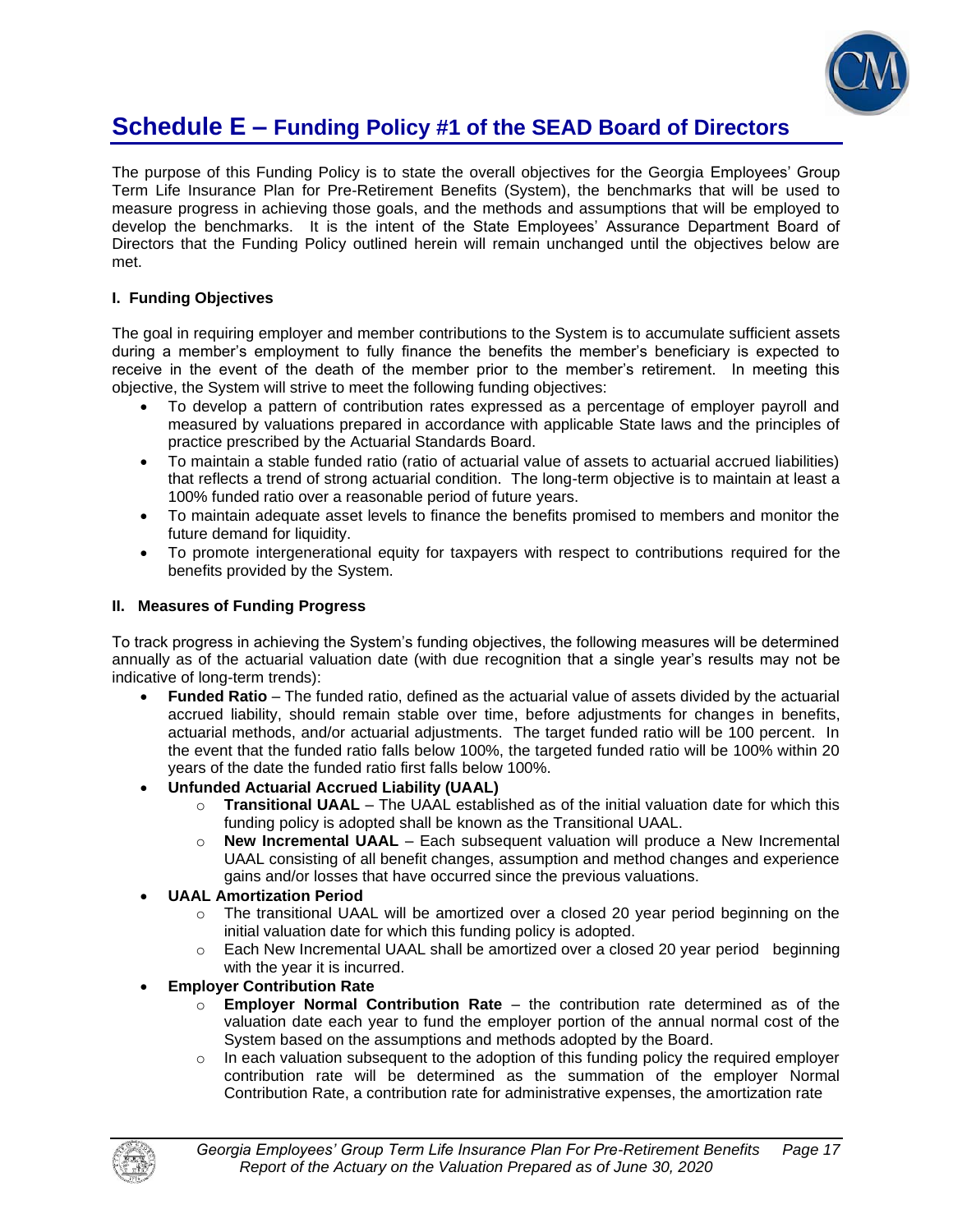

### **Schedule E – Funding Policy #1 of the SEAD Board of Directors**

for the Transitional UAAL and the individual amortization rate for each of the New Incremental UAAL bases.

- o In no event shall the employer contribution rate be less than 0%.
- $\circ$  The valuation methodology, including the amortization of the Unfunded Actuarial Accrued Liability (UAAL), would be expected to maintain reasonably stable contribution rates as a dollar per active member.

#### **III. Methods and Assumptions**

The annual actuarial valuations providing the measures to assess funding progress will utilize the actuarial methods and assumptions last adopted by the Board based upon the advice and recommendations of the actuary. These include the following primary methods and assumptions:

- The actuarial cost method used to develop the benchmarks will be the Projected Unit Credit (PUC) actuarial cost method.
- The long-term annual investment rate of return assumption will be:
	- o Effective with the June 30, 2013 valuation date, 7.50% net of investment expenses.
	- o Effective with the June 30, 2017 valuation date, reduced by 0.10% (10 basis points) from the immediate prior actuarial valuation, as long as the following conditions are met:
		- The actual rate of return for the fiscal year ending with the current valuation date exceeds the assumed rate of return from the immediate prior actuarial valuation, and
		- The assumed rate of return does not decrease below 7.00% net of investment expenses.
- The actuarial value of assets will be equal to the market value of assets as of the valuation date.

The employer contribution rates determined in an annual actuarial valuation will be at least sufficient to satisfy the annual normal cost of the System and amortize the UAAL as a level dollar amount over a period not to exceed 20 years. However in no event shall the employer contribution rate be less than 0%.

The actuary shall conduct an investigation into the System's experience at least every five years and utilize the results of the investigation to form the basis for recommended assumptions and methods. Any changes to the recommended assumptions and methods that are approved by the Board will be reflected in this Policy.

#### **IV. Funding Policy Progress**

The Board will periodically have actuarial projections of the valuation results performed to assess the current and expected future progress towards the overall funding goals of the System. These periodic projections will provide the expected valuation results over at least a 10-year period. The projected measures of funding progress and the recent historical trend provided in valuations will provide important information for the Board's assessment of the System's funding progress.

Adopted: March 15, 2018

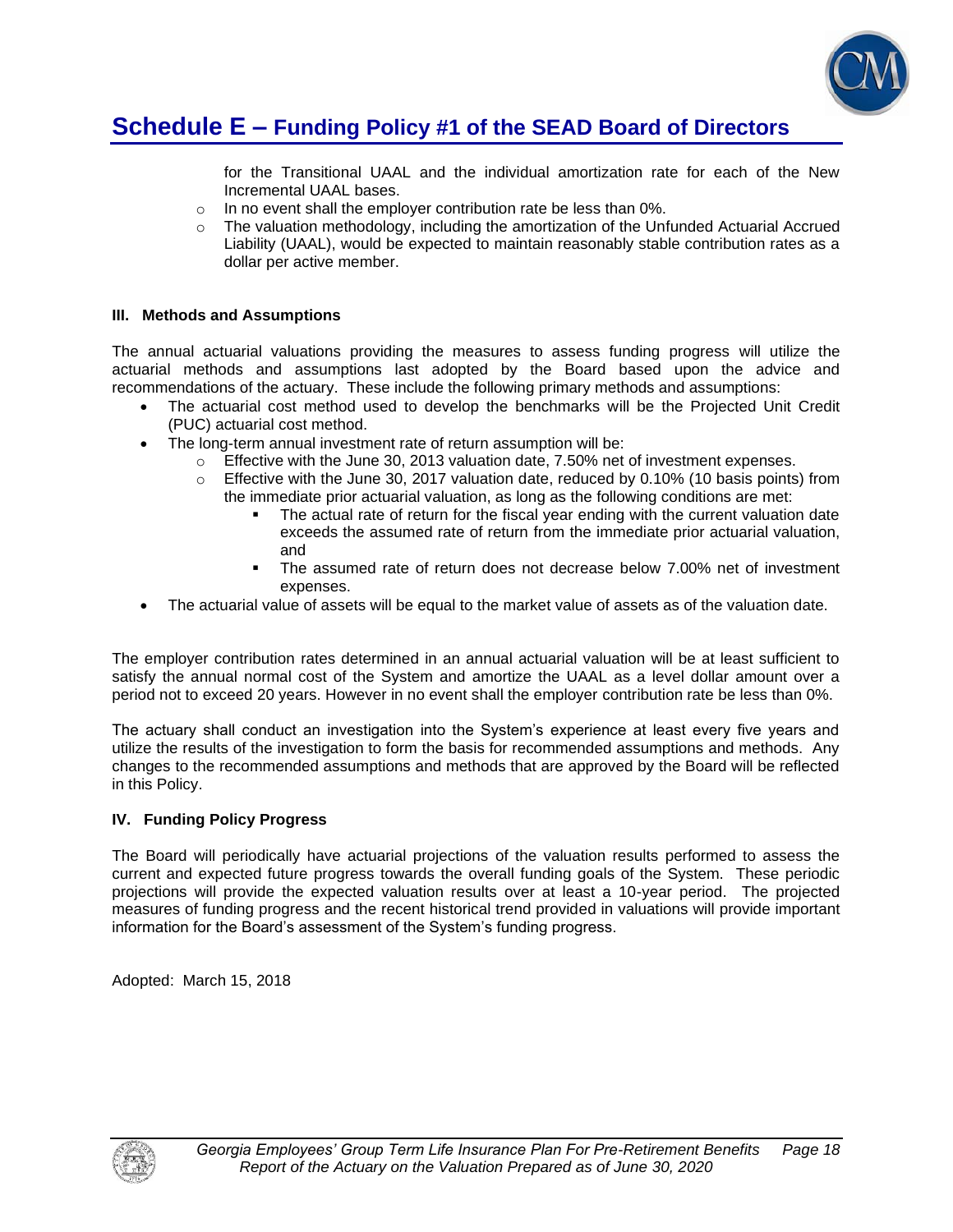

| Valuation<br>Date | Amortization<br><b>Period</b> | <b>Balance of</b><br><b>Transitional UAAL</b> | <b>Expected UAAL</b><br><b>Contribution</b> |
|-------------------|-------------------------------|-----------------------------------------------|---------------------------------------------|
| 6/30/2013         | 20                            | \$<br>(167, 266, 267)                         | \$<br>(16, 407, 515)                        |
| 6/30/2014         | 19                            | (163, 403, 722)                               | (16, 407, 515)                              |
| 6/30/2015         | 18                            | (159, 251, 487)                               | (16, 407, 515)                              |
| 6/30/2016         | 17                            | (154, 787, 834)                               | (16, 407, 515)                              |
| 6/30/2017         | 16                            | (149, 989, 406)                               | (16,300,885)                                |
| 6/30/2018         | 15                            | (144, 787, 738)                               | (16, 199, 456)                              |
| 6/30/2019         | 14                            | (139, 157, 787)                               | (16, 199, 456)                              |
| 6/30/2020         | 13                            | (133, 116, 850)                               | (16, 199, 456)                              |
| 6/30/2021         | 12                            | (126, 634, 925)                               | (16, 199, 456)                              |
| 6/30/2022         | 11                            | (119, 679, 819)                               | (16, 199, 456)                              |
| 6/30/2023         | 10                            | (112, 216, 990)                               | (16, 199, 456)                              |
| 6/30/2024         | 9                             | (104, 209, 375)                               | (16, 199, 456)                              |
| 6/30/2025         | 8                             | (95, 617, 204)                                | (16, 199, 456)                              |
| 6/30/2026         | $\overline{7}$                | (86, 397, 804)                                | (16, 199, 456)                              |
| 6/30/2027         | 6                             | (76, 505, 388)                                | (16, 199, 456)                              |
| 6/30/2028         | 5                             | (65,890,826)                                  | (16, 199, 456)                              |
| 6/30/2029         | 4                             | (54, 501, 401)                                | (16, 199, 456)                              |
| 6/30/2030         | 3                             | (42, 280, 547)                                | (16, 199, 456)                              |
| 6/30/2031         | $\overline{2}$                | (29, 167, 572)                                | (16, 199, 456)                              |
| 6/30/2032         | 1                             | (15,097,349)                                  | (16, 199, 456)                              |
| 6/30/2033         | 0                             | 0                                             | 0                                           |

#### **TRANSITIONAL UAAL**

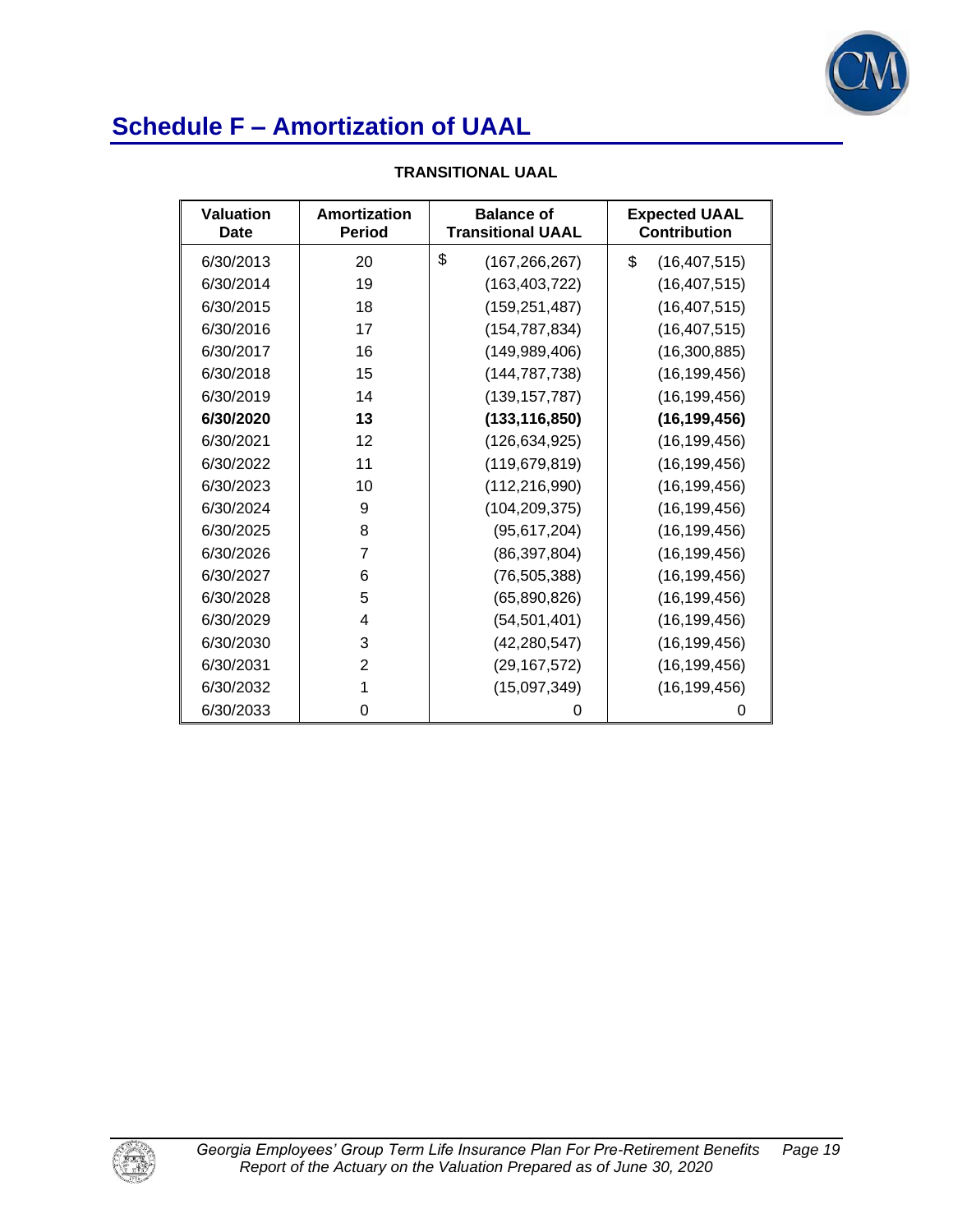

| <b>Valuation</b><br><b>Date</b> | Amortization<br><b>Period</b> | <b>Balance of New</b><br><b>Incremental UAAL</b><br>6/30/2014 | <b>Expected UAAL</b><br><b>Contribution</b> |
|---------------------------------|-------------------------------|---------------------------------------------------------------|---------------------------------------------|
| 6/30/2014                       | 20                            | \$<br>(36,077,445)                                            | \$<br>(3,538,916)                           |
| 6/30/2015                       | 19                            | (35, 244, 338)                                                | (3,538,916)                                 |
| 6/30/2016                       | 18                            | (34, 348, 747)                                                | (3,538,916)                                 |
| 6/30/2017                       | 17                            | (33, 385, 988)                                                | (3,514,898)                                 |
| 6/30/2018                       | 16                            | (32, 341, 652)                                                | (3, 491, 974)                               |
| 6/30/2019                       | 15                            | (31, 210, 619)                                                | (3,491,974)                                 |
| 6/30/2020                       | 14                            | (29, 997, 020)                                                | (3,491,974)                                 |
| 6/30/2021                       | 13                            | (28, 694, 828)                                                | (3, 491, 974)                               |
| 6/30/2022                       | 12                            | (27, 297, 577)                                                | (3, 491, 974)                               |
| 6/30/2023                       | 11                            | (25, 798, 326)                                                | (3, 491, 974)                               |
| 6/30/2024                       | 10                            | (24, 189, 629)                                                | (3,491,974)                                 |
| 6/30/2025                       | 9                             | (22, 463, 498)                                                | (3,491,974)                                 |
| 6/30/2026                       | 8                             | (20,611,359)                                                  | (3, 491, 974)                               |
| 6/30/2027                       | 7                             | (18, 624, 015)                                                | (3, 491, 974)                               |
| 6/30/2028                       | 6                             | (16, 491, 593)                                                | (3, 491, 974)                               |
| 6/30/2029                       | 5                             | (14, 203, 506)                                                | (3, 491, 974)                               |
| 6/30/2030                       | 4                             | (11, 748, 387)                                                | (3,491,974)                                 |
| 6/30/2031                       | 3                             | (9, 114, 046)                                                 | (3, 491, 974)                               |
| 6/30/2032                       | $\overline{2}$                | (6, 287, 397)                                                 | (3, 491, 974)                               |
| 6/30/2033                       | 1                             | (3,254,403)                                                   | (3, 491, 974)                               |
| 6/30/2034                       | 0                             | 0                                                             | 0                                           |

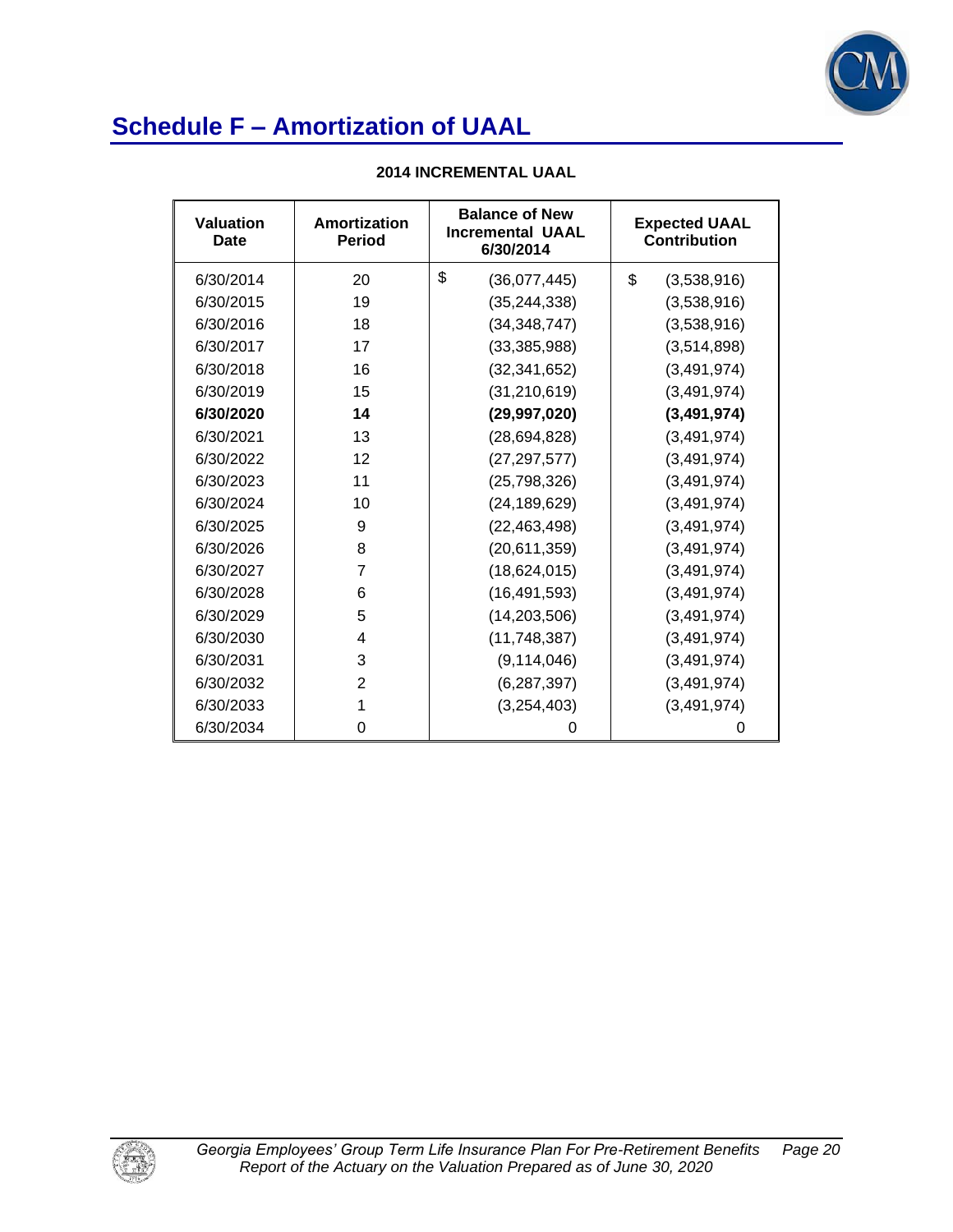

| Valuation<br>Date | Amortization<br><b>Period</b> | <b>Balance of New</b><br><b>Incremental UAAL</b><br>6/30/2015 | <b>Expected UAAL</b><br><b>Contribution</b> |
|-------------------|-------------------------------|---------------------------------------------------------------|---------------------------------------------|
| 6/30/2015         | 20                            | \$<br>(24, 457, 703)                                          | \$<br>(2,399,110)                           |
| 6/30/2016         | 19                            | (23,892,921)                                                  | (2,399,110)                                 |
| 6/30/2017         | 18                            | (23, 285, 780)                                                | (2,382,161)                                 |
| 6/30/2018         | 17                            | (22, 626, 767)                                                | (2,365,933)                                 |
| 6/30/2019         | 16                            | (21, 912, 588)                                                | (2,365,933)                                 |
| 6/30/2020         | 15                            | (21, 146, 274)                                                | (2,365,933)                                 |
| 6/30/2021         | 14                            | (20, 324, 019)                                                | (2,365,933)                                 |
| 6/30/2022         | 13                            | (19, 441, 739)                                                | (2,365,933)                                 |
| 6/30/2023         | 12                            | (18, 495, 052)                                                | (2,365,933)                                 |
| 6/30/2024         | 11                            | (17, 479, 258)                                                | (2,365,933)                                 |
| 6/30/2025         | 10                            | (16, 389, 311)                                                | (2,365,933)                                 |
| 6/30/2026         | 9                             | (15, 219, 797)                                                | (2,365,933)                                 |
| 6/30/2027         | 8                             | (13,964,909)                                                  | (2,365,933)                                 |
| 6/30/2028         | 7                             | (12,618,414)                                                  | (2,365,933)                                 |
| 6/30/2029         | 6                             | (11, 173, 625)                                                | (2,365,933)                                 |
| 6/30/2030         | 5                             | (9,623,366)                                                   | (2,365,933)                                 |
| 6/30/2031         | 4                             | (7,959,939)                                                   | (2,365,933)                                 |
| 6/30/2032         | 3                             | (6, 175, 081)                                                 | (2,365,933)                                 |
| 6/30/2033         | $\overline{2}$                | (4, 259, 929)                                                 | (2,365,933)                                 |
| 6/30/2034         | 1                             | (2,204,970)                                                   | (2,365,933)                                 |
| 6/30/2035         | 0                             | 0                                                             | 0                                           |

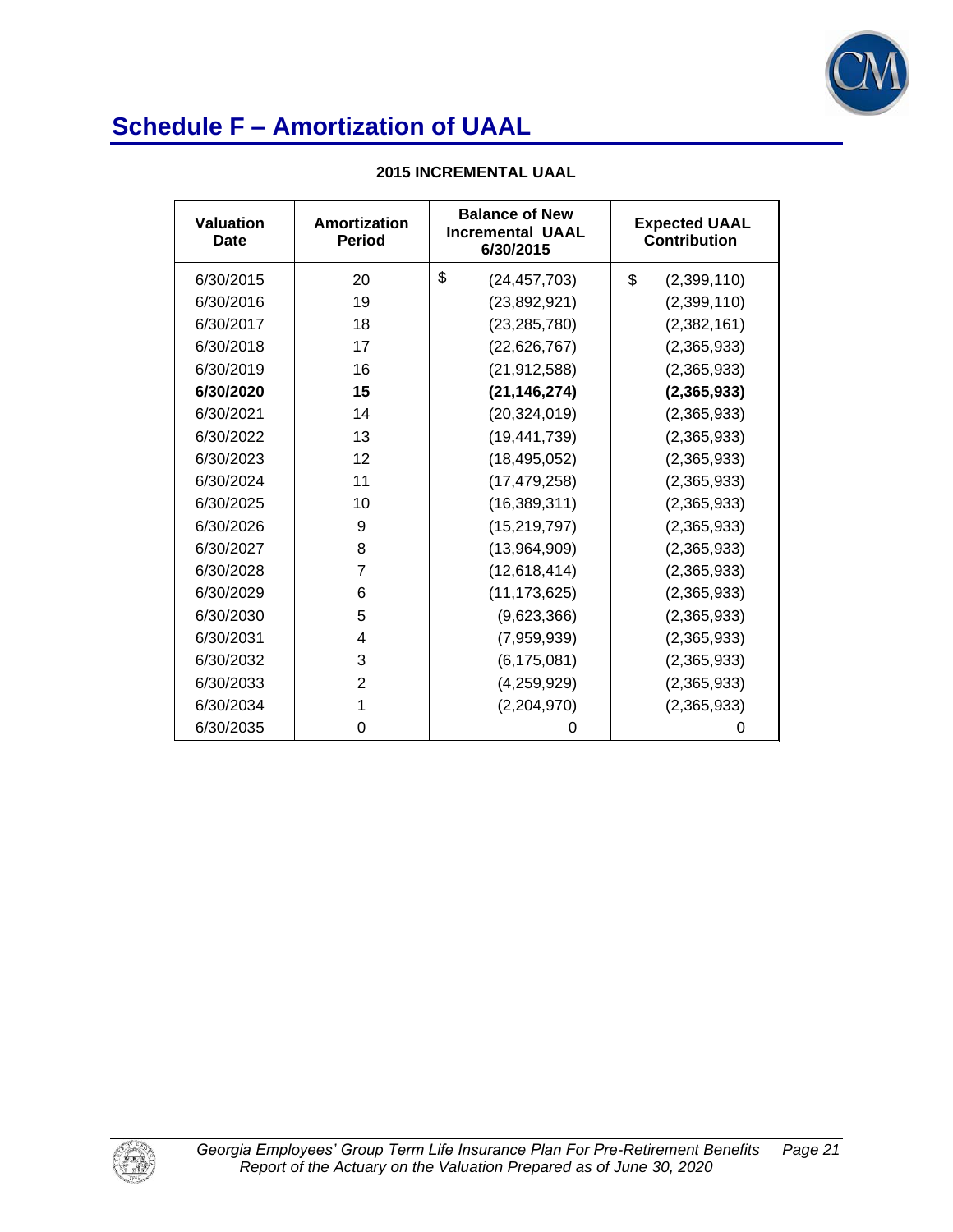

| <b>Valuation</b><br><b>Date</b> | <b>Amortization</b><br><b>Period</b> | <b>Balance of New</b><br><b>Incremental UAAL</b><br>6/30/2016 | <b>Expected UAAL</b><br><b>Contribution</b> |
|---------------------------------|--------------------------------------|---------------------------------------------------------------|---------------------------------------------|
| 6/30/2016                       | 20                                   | \$<br>(12, 345, 144)                                          | \$<br>(1,210,962)                           |
| 6/30/2017                       | 19                                   | (12,060,068)                                                  | (1,202,082)                                 |
| 6/30/2018                       | 18                                   | (11, 750, 431)                                                | (1, 193, 556)                               |
| 6/30/2019                       | 17                                   | (11, 414, 656)                                                | (1, 193, 556)                               |
| 6/30/2020                       | 16                                   | (11, 054, 370)                                                | (1, 193, 556)                               |
| 6/30/2021                       | 15                                   | (10,667,783)                                                  | (1, 193, 556)                               |
| 6/30/2022                       | 14                                   | (10, 252, 975)                                                | (1, 193, 556)                               |
| 6/30/2023                       | 13                                   | (9,807,886)                                                   | (1, 193, 556)                               |
| 6/30/2024                       | 12                                   | (9,330,306)                                                   | (1, 193, 556)                               |
| 6/30/2025                       | 11                                   | (8,817,862)                                                   | (1, 193, 556)                               |
| 6/30/2026                       | 10                                   | (8,268,010)                                                   | (1, 193, 556)                               |
| 6/30/2027                       | 9                                    | (7,678,019)                                                   | (1, 193, 556)                               |
| 6/30/2028                       | 8                                    | (7,044,958)                                                   | (1, 193, 556)                               |
| 6/30/2029                       | 7                                    | (6,365,684)                                                   | (1, 193, 556)                               |
| 6/30/2030                       | 6                                    | (5,636,823)                                                   | (1, 193, 556)                               |
| 6/30/2031                       | 5                                    | (4,854,755)                                                   | (1, 193, 556)                               |
| 6/30/2032                       | 4                                    | (4,015,596)                                                   | (1, 193, 556)                               |
| 6/30/2033                       | 3                                    | (3, 115, 179)                                                 | (1, 193, 556)                               |
| 6/30/2034                       | $\overline{2}$                       | (2, 149, 031)                                                 | (1, 193, 556)                               |
| 6/30/2035                       | 1                                    | (1, 112, 354)                                                 | (1, 193, 556)                               |
| 6/30/2036                       | 0                                    | 0                                                             | 0                                           |

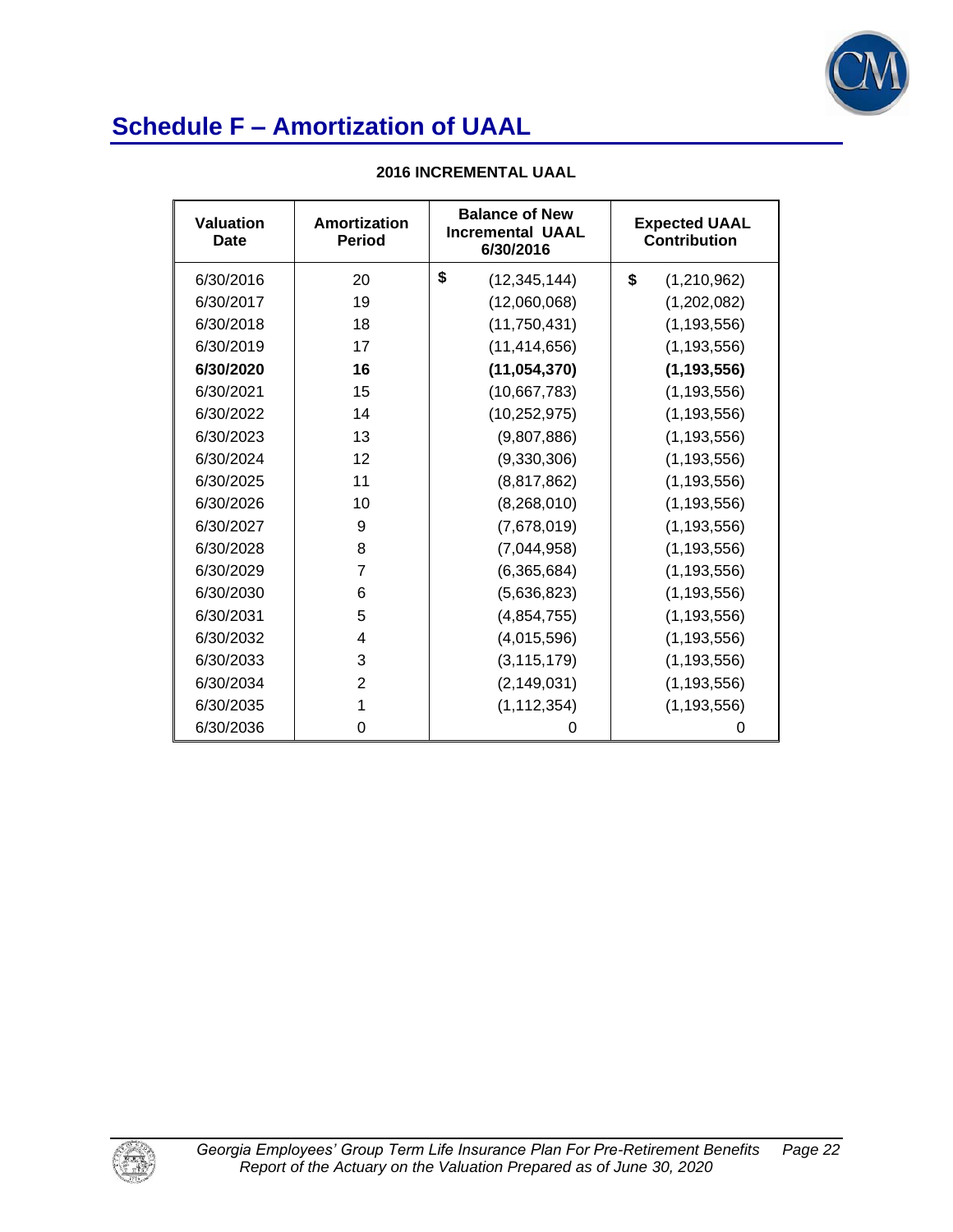

| <b>Valuation</b><br>Date | Amortization<br><b>Period</b> | <b>Balance of New</b><br><b>Incremental UAAL</b><br>6/30/2017 | <b>Expected UAAL</b><br><b>Contribution</b> |  |
|--------------------------|-------------------------------|---------------------------------------------------------------|---------------------------------------------|--|
| 6/30/2017                | 20                            | \$<br>(32, 887, 559)                                          | \$<br>(3,201,519)                           |  |
| 6/30/2018                | 19                            | (32, 119, 720)                                                | (3, 177, 944)                               |  |
| 6/30/2019                | 18                            | (31, 286, 516)                                                | (3, 177, 944)                               |  |
| 6/30/2020                | 17                            | (30, 392, 488)                                                | (3, 177, 944)                               |  |
| 6/30/2021                | 16                            | (29, 433, 196)                                                | (3, 177, 944)                               |  |
| 6/30/2022                | 15                            | (28, 403, 875)                                                | (3, 177, 944)                               |  |
| 6/30/2023                | 14                            | (27, 299, 414)                                                | (3, 177, 944)                               |  |
| 6/30/2024                | 13                            | (26, 114, 327)                                                | (3, 177, 944)                               |  |
| 6/30/2025                | 12                            | (24, 842, 729)                                                | (3, 177, 944)                               |  |
| 6/30/2026                | 11                            | (23, 478, 305)                                                | (3, 177, 944)                               |  |
| 6/30/2027                | 10                            | (22,014,277)                                                  | (3, 177, 944)                               |  |
| 6/30/2028                | 9                             | (20, 443, 375)                                                | (3, 177, 944)                               |  |
| 6/30/2029                | 8                             | (18, 757, 798)                                                | (3, 177, 944)                               |  |
| 6/30/2030                | 7                             | (16, 949, 173)                                                | (3, 177, 944)                               |  |
| 6/30/2031                | 6                             | (15,008,519)                                                  | (3, 177, 944)                               |  |
| 6/30/2032                | 5                             | (12, 926, 197)                                                | (3, 177, 944)                               |  |
| 6/30/2033                | 4                             | (10,691,865)                                                  | (3, 177, 944)                               |  |
| 6/30/2034                | 3                             | (8, 294, 427)                                                 | (3, 177, 944)                               |  |
| 6/30/2035                | 2                             | (5,721,977)                                                   | (3, 177, 944)                               |  |
| 6/30/2036                | 1                             | (2,961,737)                                                   | (3, 177, 944)                               |  |
| 6/30/2037                | 0                             | 0                                                             | 0                                           |  |

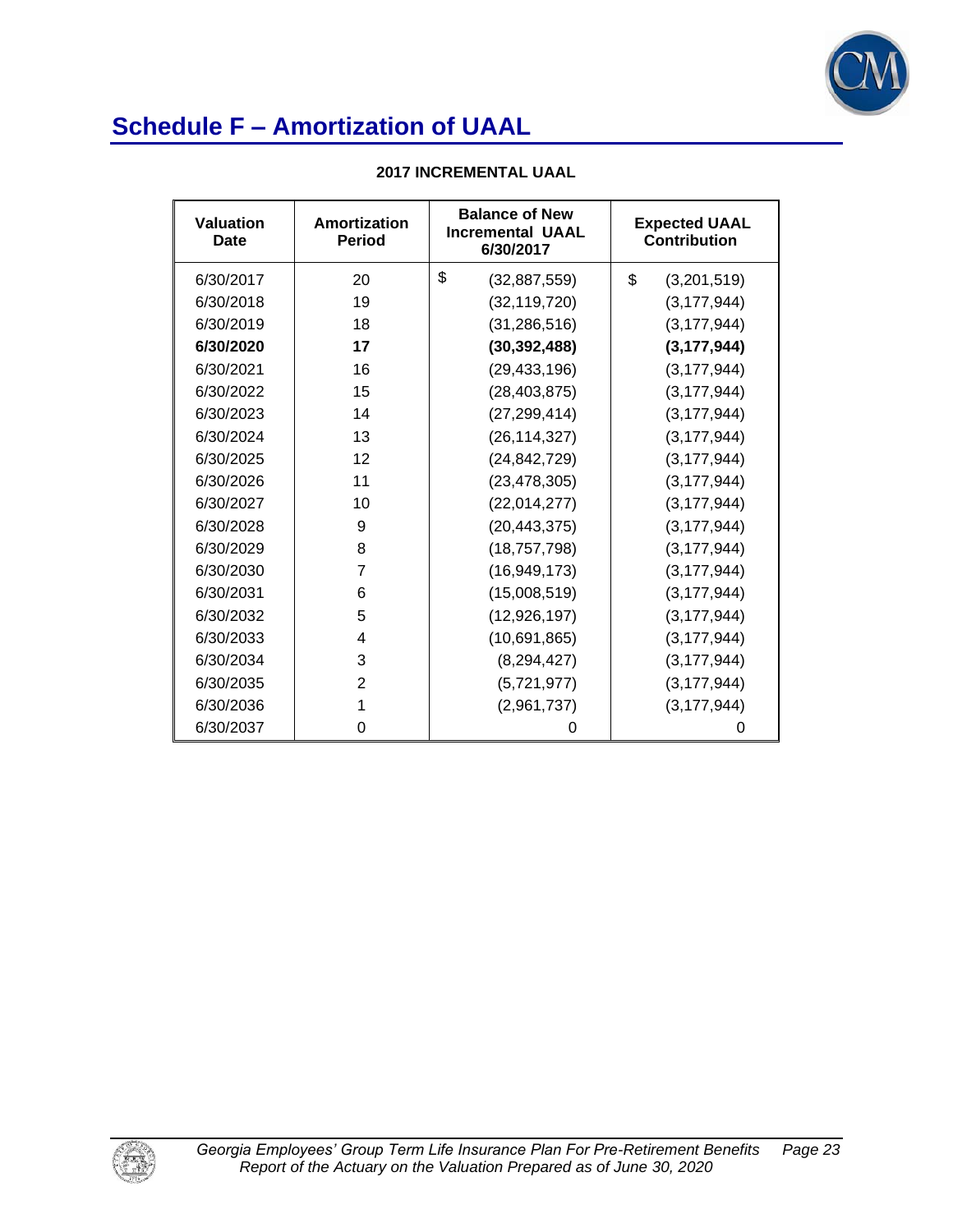

| Valuation<br>Date | Amortization<br><b>Period</b> | <b>Balance of New</b><br><b>Incremental UAAL</b><br>6/30/2018 | <b>Expected UAAL</b><br><b>Contribution</b> |  |
|-------------------|-------------------------------|---------------------------------------------------------------|---------------------------------------------|--|
| 6/30/2018         | 20                            | \$<br>(30, 408, 066)                                          | \$<br>(2,937,574)                           |  |
| 6/30/2019         | 19                            | (29,690,281)                                                  | (2,937,574)                                 |  |
| 6/30/2020         | 18                            | (28,920,098)                                                  | (2,937,574)                                 |  |
| 6/30/2021         | 17                            | (28,093,691)                                                  | (2,937,574)                                 |  |
| 6/30/2022         | 16                            | (27, 206, 957)                                                | (2,937,574)                                 |  |
| 6/30/2023         | 15                            | (26, 255, 491)                                                | (2,937,574)                                 |  |
| 6/30/2024         | 14                            | (25, 234, 568)                                                | (2,937,574)                                 |  |
| 6/30/2025         | 13                            | (24, 139, 118)                                                | (2,937,574)                                 |  |
| 6/30/2026         | 12                            | (22,963,700)                                                  | (2,937,574)                                 |  |
| 6/30/2027         | 11                            | (21, 702, 476)                                                | (2,937,574)                                 |  |
| 6/30/2028         | 10                            | (20, 349, 183)                                                | (2,937,574)                                 |  |
| 6/30/2029         | 9                             | (18, 897, 100)                                                | (2,937,574)                                 |  |
| 6/30/2030         | 8                             | (17, 339, 014)                                                | (2,937,574)                                 |  |
| 6/30/2031         | 7                             | (15,667,188)                                                  | (2,937,574)                                 |  |
| 6/30/2032         | 6                             | (13, 873, 319)                                                | (2,937,574)                                 |  |
| 6/30/2033         | 5                             | (11,948,498)                                                  | (2,937,574)                                 |  |
| 6/30/2034         | 4                             | (9,883,165)                                                   | (2,937,574)                                 |  |
| 6/30/2035         | 3                             | (7,667,062)                                                   | (2,937,574)                                 |  |
| 6/30/2036         | 2                             | (5,289,184)                                                   | (2,937,574)                                 |  |
| 6/30/2037         | 1                             | (2,737,720)                                                   | (2,937,574)                                 |  |
| 6/30/2038         | 0                             | 0                                                             | 0                                           |  |

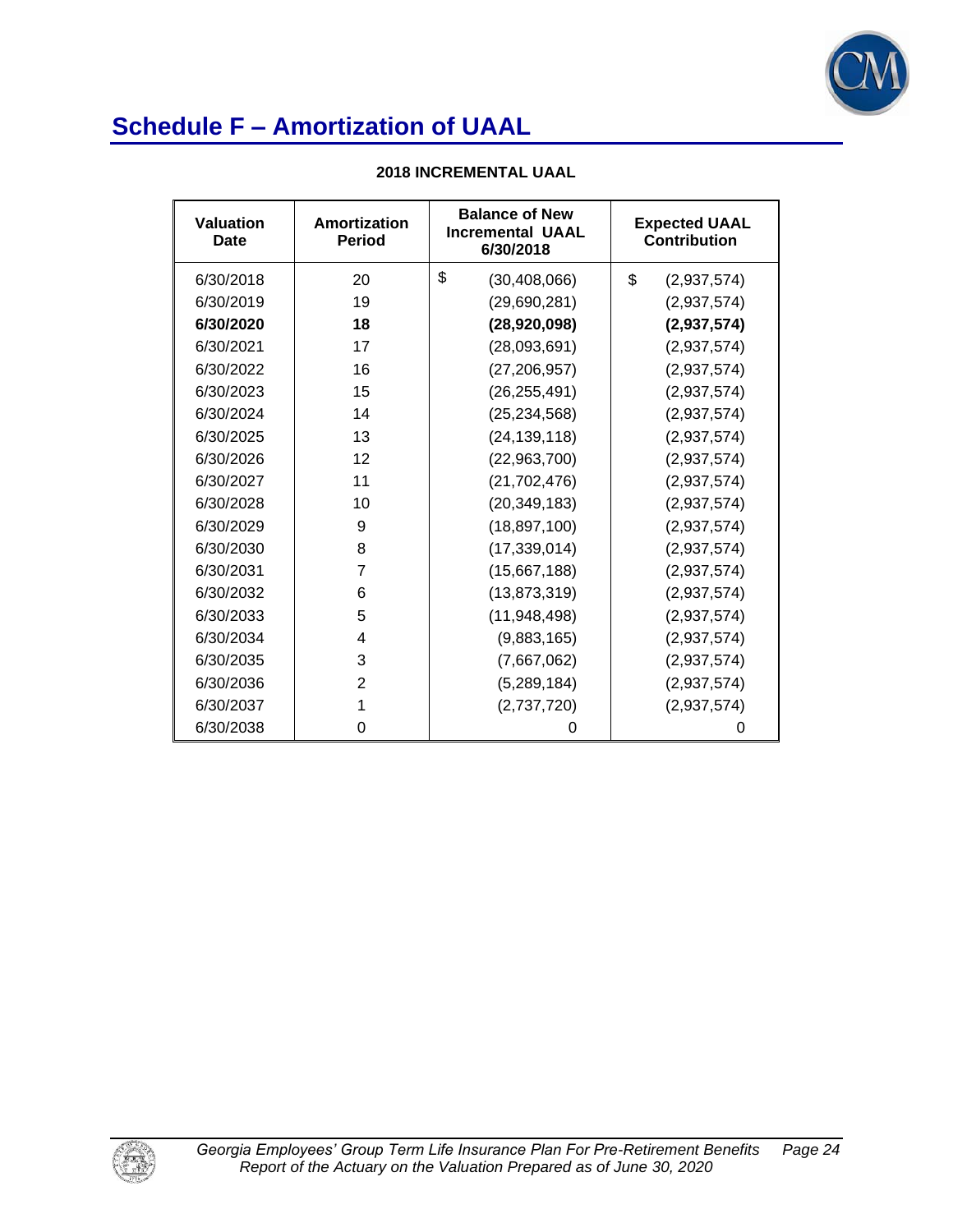

| <b>Valuation</b><br>Date | Amortization<br><b>Period</b> | <b>Balance of New</b><br><b>Incremental UAAL</b><br>6/30/2019 | <b>Expected UAAL</b><br><b>Contribution</b> |  |
|--------------------------|-------------------------------|---------------------------------------------------------------|---------------------------------------------|--|
| 6/30/2019                | 20                            | \$<br>(27, 121, 140)                                          | \$<br>(2,620,040)                           |  |
| 6/30/2020                | 19                            | (26, 480, 943)                                                | (2,620,040)                                 |  |
| 6/30/2021                | 18                            | (25, 794, 012)                                                | (2,620,040)                                 |  |
| 6/30/2022                | 17                            | (25,056,935)                                                  | (2,620,040)                                 |  |
| 6/30/2023                | 16                            | (24, 266, 051)                                                | (2,620,040)                                 |  |
| 6/30/2024                | 15                            | (23, 417, 433)                                                | (2,620,040)                                 |  |
| 6/30/2025                | 14                            | (22, 506, 866)                                                | (2,620,040)                                 |  |
| 6/30/2026                | 13                            | (21, 529, 827)                                                | (2,620,040)                                 |  |
| 6/30/2027                | 12                            | (20, 481, 464)                                                | (2,620,040)                                 |  |
| 6/30/2028                | 11                            | (19, 356, 571)                                                | (2,620,040)                                 |  |
| 6/30/2029                | 10                            | (18, 149, 561)                                                | (2,620,040)                                 |  |
| 6/30/2030                | 9                             | (16, 854, 439)                                                | (2,620,040)                                 |  |
| 6/30/2031                | 8                             | (15, 464, 773)                                                | (2,620,040)                                 |  |
| 6/30/2032                | 7                             | (13, 973, 661)                                                | (2,620,040)                                 |  |
| 6/30/2033                | 6                             | (12, 373, 698)                                                | (2,620,040)                                 |  |
| 6/30/2034                | 5                             | (10,656,938)                                                  | (2,620,040)                                 |  |
| 6/30/2035                | 4                             | (8,814,855)                                                   | (2,620,040)                                 |  |
| 6/30/2036                | 3                             | (6,838,299)                                                   | (2,620,040)                                 |  |
| 6/30/2037                | $\overline{2}$                | (4,717,455)                                                   | (2,620,040)                                 |  |
| 6/30/2038                | 1                             | (2,441,789)                                                   | (2,620,040)                                 |  |
| 6/30/2039                | 0                             | 0                                                             | 0                                           |  |

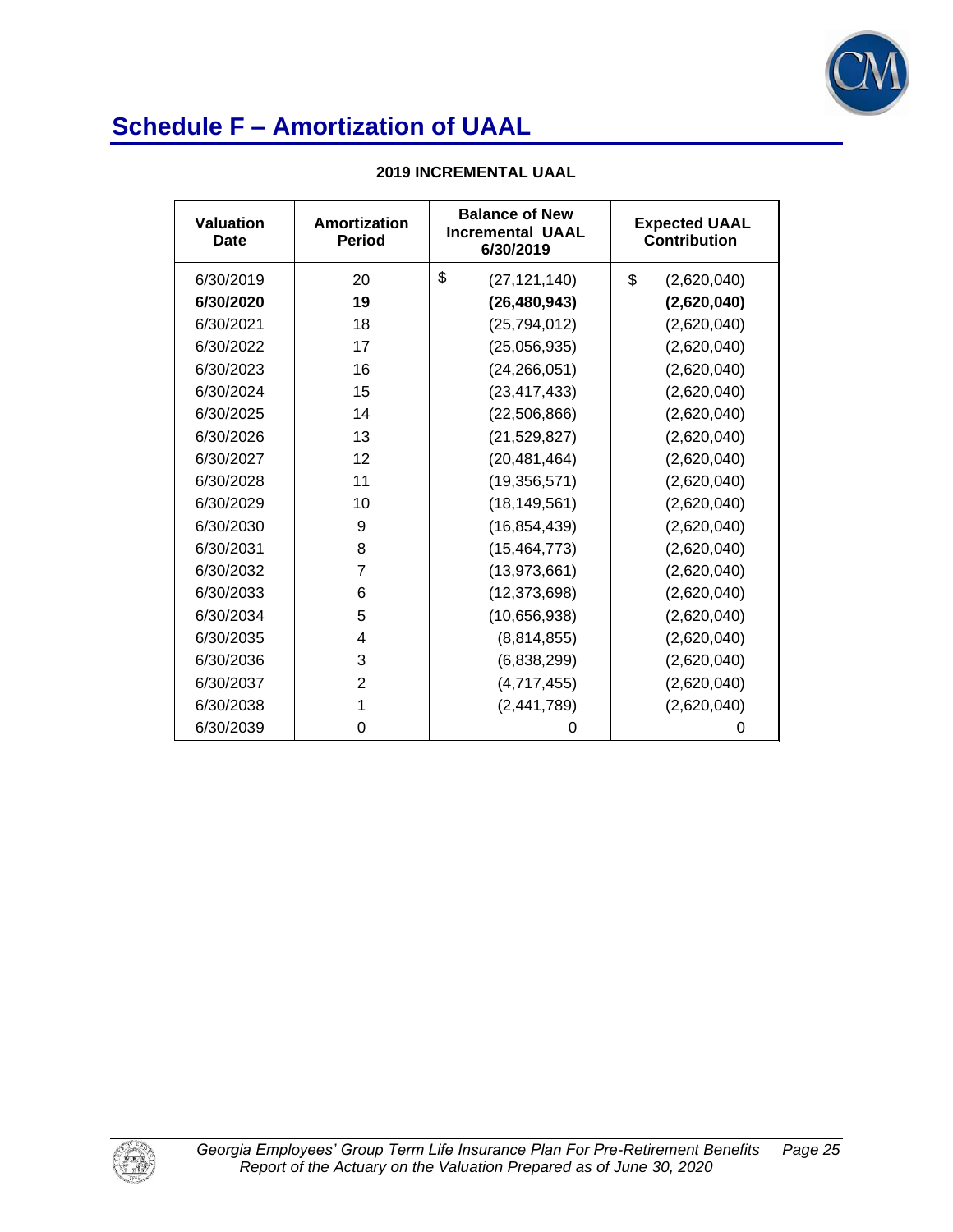

| Valuation<br><b>Date</b> | Amortization<br><b>Period</b> | <b>Balance of New</b><br><b>Incremental UAAL</b><br>6/30/2020 | <b>Expected UAAL</b><br><b>Contribution</b> |
|--------------------------|-------------------------------|---------------------------------------------------------------|---------------------------------------------|
| 6/30/2020                | 20                            | \$<br>(29, 318, 311)                                          | \$<br>(2,832,298)                           |
| 6/30/2021                | 19                            | (28, 626, 250)                                                | (2,832,298)                                 |
| 6/30/2022                | 18                            | (27, 883, 668)                                                | (2,832,298)                                 |
| 6/30/2023                | 17                            | (27,086,878)                                                  | (2,832,298)                                 |
| 6/30/2024                | 16                            | (26, 231, 922)                                                | (2,832,298)                                 |
| 6/30/2025                | 15                            | (25, 314, 555)                                                | (2,832,298)                                 |
| 6/30/2026                | 14                            | (24, 330, 219)                                                | (2,832,298)                                 |
| 6/30/2027                | 13                            | (23, 274, 027)                                                | (2,832,298)                                 |
| 6/30/2028                | 12                            | (22, 140, 734)                                                | (2,832,298)                                 |
| 6/30/2029                | 11                            | (20, 924, 709)                                                | (2,832,298)                                 |
| 6/30/2030                | 10                            | (19,619,915)                                                  | (2,832,298)                                 |
| 6/30/2031                | 9                             | (18, 219, 871)                                                | (2,832,298)                                 |
| 6/30/2032                | 8                             | (16, 717, 624)                                                | (2,832,298)                                 |
| 6/30/2033                | 7                             | (15, 105, 712)                                                | (2,832,298)                                 |
| 6/30/2034                | 6                             | (13, 376, 132)                                                | (2,832,298)                                 |
| 6/30/2035                | 5                             | (11,520,291)                                                  | (2,832,298)                                 |
| 6/30/2036                | 4                             | (9,528,975)                                                   | (2,832,298)                                 |
| 6/30/2037                | 3                             | (7, 392, 292)                                                 | (2,832,298)                                 |
| 6/30/2038                | $\overline{2}$                | (5,099,631)                                                   | (2,832,298)                                 |
| 6/30/2039                | 1                             | (2,639,607)                                                   | (2,832,298)                                 |
| 6/30/2040                | 0                             | 0                                                             | 0                                           |

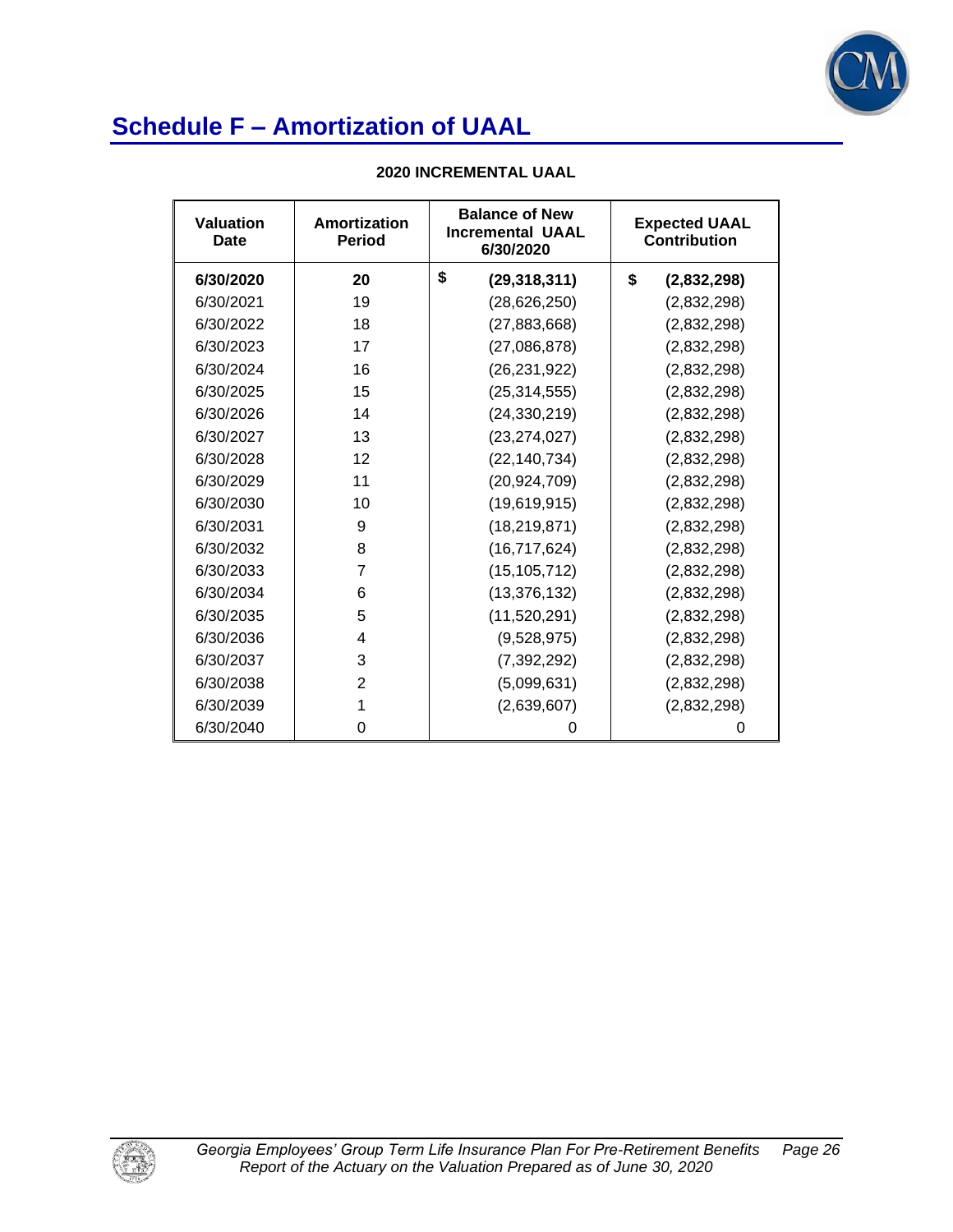

### **Schedule G – Summary of Main Plan Provisions**

#### **AS INTERPRETED FOR VALUATION PURPOSES**

| <b>Eligibility for Coverage</b> | Establishment of membership in the Employees' Retirement<br>System of Georgia (ERS), the Georgia Legislative<br>Retirement System (LRS) or the Judicial Retirement System<br>(JRS). ERS new entrants on and after January 1, 2009 and<br>LRS and JRS new entrants on and after July 1, 2009 are<br>excluded from membership.           |
|---------------------------------|----------------------------------------------------------------------------------------------------------------------------------------------------------------------------------------------------------------------------------------------------------------------------------------------------------------------------------------|
| Premiums                        | <b>ERS Old Plan Members (Hired before July 1, 1982)</b><br>Member pays 0.05% of monthly salary. State picks up<br>0.03% of the member premium.                                                                                                                                                                                         |
|                                 | <b>ERS New Plan Members (Hired on or after July 1, 1982 and</b><br>before January 1, 2009), LRS Members and JRS Members<br>Member pays 0.02% of monthly salary.                                                                                                                                                                        |
|                                 | All ERS and LRS members pay the above premiums. If the<br>member is not covered under the Group Term Life Insurance<br>(GTLI) Plan, employee contributions with interest are<br>refunded upon termination of State employment. Otherwise,<br>no premiums are refundable. Participation is voluntary for<br><b>JRS Members.</b>         |
| Coverage                        | The amount of insurance is 18 times current monthly<br>earnable compensation (frozen at age 60). For a member<br>with no creditable service prior to April 1, 1964, the amount<br>decreases from age 60 by $\frac{1}{2}$ of 1% per month until age 65, at<br>which point the member will be covered for 70% of the age<br>60 coverage. |